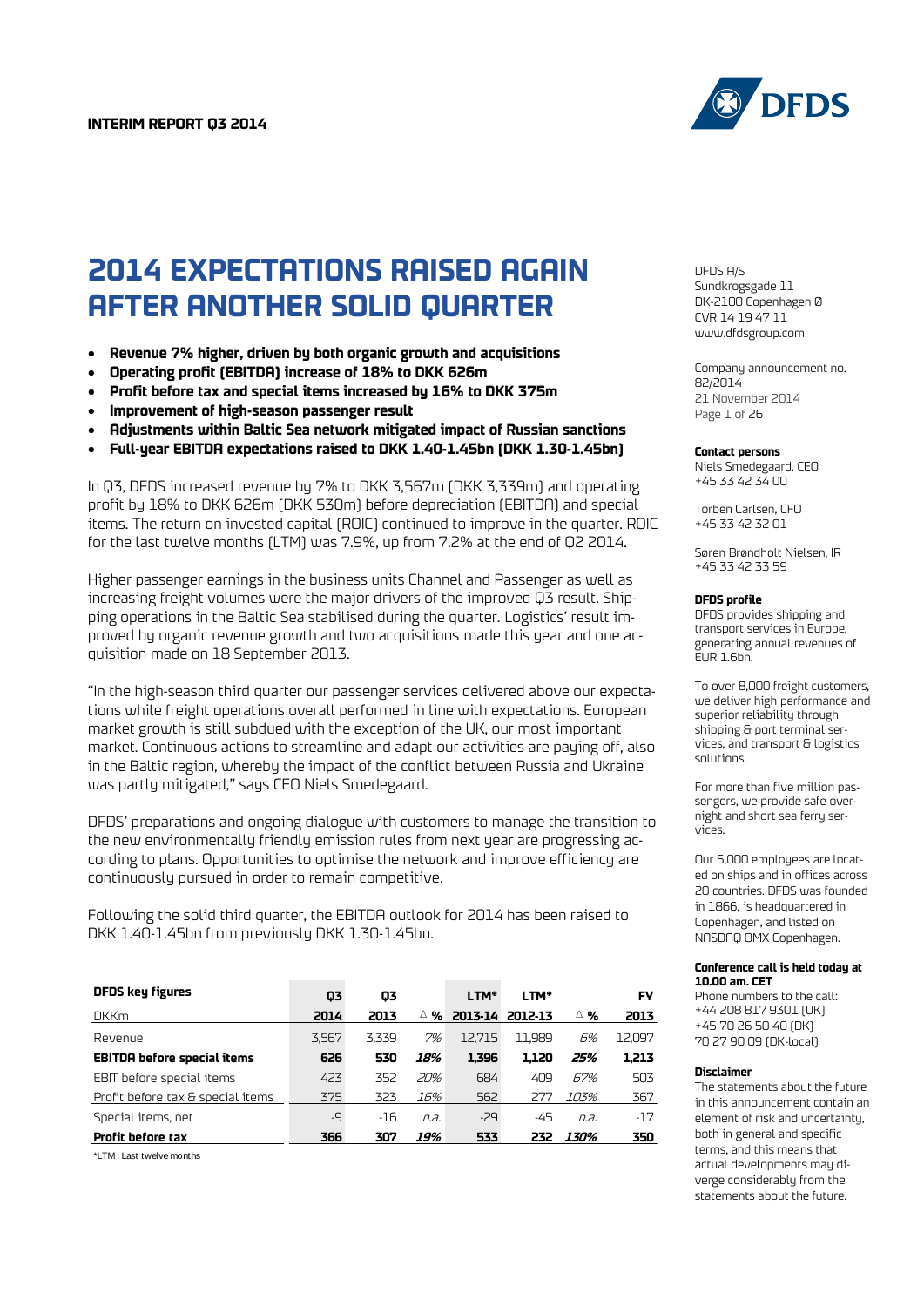**Page 2 /26**

### **DFDS Group – Key figures**

| <b>DKK</b> million                                                                        | 2014<br>Q3               | 2013<br>Q3               | 2014<br>Q1-Q3  | 2013<br>01-03                     | 2013-2014<br>LTM <sup>*</sup>     | 2013<br>Full year |
|-------------------------------------------------------------------------------------------|--------------------------|--------------------------|----------------|-----------------------------------|-----------------------------------|-------------------|
|                                                                                           |                          |                          |                |                                   |                                   |                   |
| Income statement                                                                          |                          |                          |                |                                   |                                   |                   |
| Revenue                                                                                   | 3,567                    | 3,339                    | 9,721          | 9,103                             | 12,715                            | 12,097            |
| Shipping Division                                                                         | 2,539<br>1,171           | 2,450<br>1,028           | 6,694<br>3,466 | 6,493<br>3,066                    | 8,731<br>4,583                    | 8,530<br>4,183    |
| Logistics Division<br>Non-allocated items                                                 | 70                       | 77                       | 209            | 227                               | 272                               | 290               |
| Eliminations                                                                              | $-213$                   | $-216$                   | $-648$         | $-683$                            | $-871$                            | $-906$            |
| Operating profit before depreciation (EBITDA) and special items                           | 626                      | 530                      | 1,120          | 936                               | 1,396                             | 1,213             |
| Shipping Division                                                                         | 584                      | 502                      | 1,025          | 880                               | 1,293                             | 1,148             |
| Logistics Division                                                                        | 59                       | 33                       | 142            | 103                               | 188                               | 149               |
| Non-allocated items                                                                       | $-17$                    | -5                       | $-47$          | -47                               | $-85$                             | -84               |
| Profit/loss on disposal of non-current assets, net                                        | 1                        | $\overline{c}$           | 3              | 6                                 | $\overline{4}$                    | 6                 |
| Operating profit (EBIT) before special items                                              | 423                      | 352                      | 582            | 401                               | 684                               | 503               |
| Special items, net                                                                        | -9                       | $-16$                    | $-30$          | $-18$                             | $-29$                             | $-17$             |
| Operating profit (EBIT)                                                                   | 415                      | 336                      | 552            | 383                               | 655                               | 486               |
| Financial items, net                                                                      | $-49$                    | $-29$                    | -86            | -101                              | $-122$                            | $-136$            |
| Profit before tax                                                                         | 366                      | 307                      | 466            | 282                               | 533                               | 350               |
| Profit for the period                                                                     | 351                      | 293                      | 422            | 249                               | 500                               | 327               |
| Profit for the period exclusive minorities                                                | 350                      | 292                      | 422            | 247                               | 500                               | 325               |
| Capital                                                                                   |                          |                          |                |                                   |                                   |                   |
| Total assets                                                                              | $\overline{\phantom{a}}$ |                          | 13,028         | 12,612                            | $\overline{\phantom{a}}$          | 12,311            |
| Equity attributable to equity holders of DFDS A/S                                         |                          |                          | 6,304          | 6,250                             | $\overline{\phantom{a}}$          | 6,263             |
| Equity                                                                                    |                          |                          | 6,358          | 6,305                             | $\overline{\phantom{a}}$          | 6,318             |
| Net interest bearing debt                                                                 |                          | $\overline{\phantom{a}}$ | 2,466          | 2,261                             | $\overline{\phantom{a}}$          | 2,189             |
| Invested capital, end of period                                                           |                          |                          | 8,865          | 8,618                             |                                   | 8,555             |
| Invested capital, average                                                                 | 8,662                    | 8,619                    | 8,564          | 8,653                             | 8,575                             | 8,633             |
| Average number of employees                                                               | $\overline{\phantom{a}}$ | $\overline{\phantom{a}}$ | 6,310          | 5,888                             | 6,247                             | 5,930             |
| <b>Cash flow</b>                                                                          |                          |                          |                |                                   |                                   |                   |
| Cash flow from operating activities before financial items and after tax                  | 480                      | 586                      | 1,119          | 1,245                             | 1,375                             | 1,501             |
| Cash flow to/from investments                                                             | $-337$                   | -252                     | $-803$         | $-750$                            | $-996$                            | $-943$            |
| - Acquisition of enterprises and activities                                               | $-100$                   | -97                      | $-81$          | -97                               | $-82$                             | -99               |
| - Other investments, net                                                                  | $-237$                   | -155                     | $-722$         | -653                              | $-914$                            | -844              |
| Free cash flow (FCFF)                                                                     | 143                      | 334                      | 316            | 495                               | 379                               | 558               |
| Operations and return                                                                     |                          |                          |                |                                   |                                   |                   |
| Number of ships at balance sheet date                                                     |                          |                          | 46             | 48                                |                                   | 48                |
| Revenue growth, %                                                                         | 6.8                      | 5.3                      | 6.8            | 3.3                               | 5.1                               | 3.4               |
| EBITDA-margin, % (before special items)                                                   | 17.5                     | 15.9                     | 11.5           | 10.3                              | 11.0                              | 10.0              |
| Operating margin, % (before special items)                                                | 11.9                     | 10.5                     | 6.0            | 4.4                               | 5.4                               | 4.2               |
| Revenue, invested capital average, (times)                                                |                          |                          |                |                                   | 1.48                              | 1.40              |
| Return on invested capital before special items (ROIC) p.a., %                            |                          |                          |                |                                   | 7.9                               | 5.8               |
| Return on invested capital after special items (ROIC) p.a., %<br>Return on equity p.a., % |                          |                          |                |                                   | 7.6<br>8.0                        | 5.7<br>4.9        |
|                                                                                           |                          |                          |                |                                   |                                   |                   |
| Capital and per share                                                                     |                          |                          |                |                                   |                                   |                   |
| Equity ratio, %                                                                           | $\overline{\phantom{a}}$ | ł,                       | 48.8           | 50.0                              | $\overline{\phantom{a}}$          | 51.3              |
| Net interest bearing debt/EBITDA, (times)                                                 |                          |                          |                |                                   | 1.77                              | 1.80              |
| Earnings per share (EPS), DKK<br>Dividends per share, DKK                                 | 28.29                    | 20.81<br>ä,              | 33.64          | 17.71<br>$\overline{\phantom{a}}$ | 39.75<br>$\overline{\phantom{a}}$ | 23.34<br>14.0     |
| Number of shares at the end of the period, '000                                           |                          |                          | 13,300         | 14,856                            |                                   | 14,856            |
| Share price at the end of the period, DKK                                                 |                          |                          | 464.0          | 403.5                             |                                   | 437.0             |
| Market value                                                                              |                          | $\overline{\phantom{a}}$ | 5,684.7        | 5,994                             | $\overline{\phantom{a}}$          | 5,559             |

\* Last twelve months

Definitions on page 26.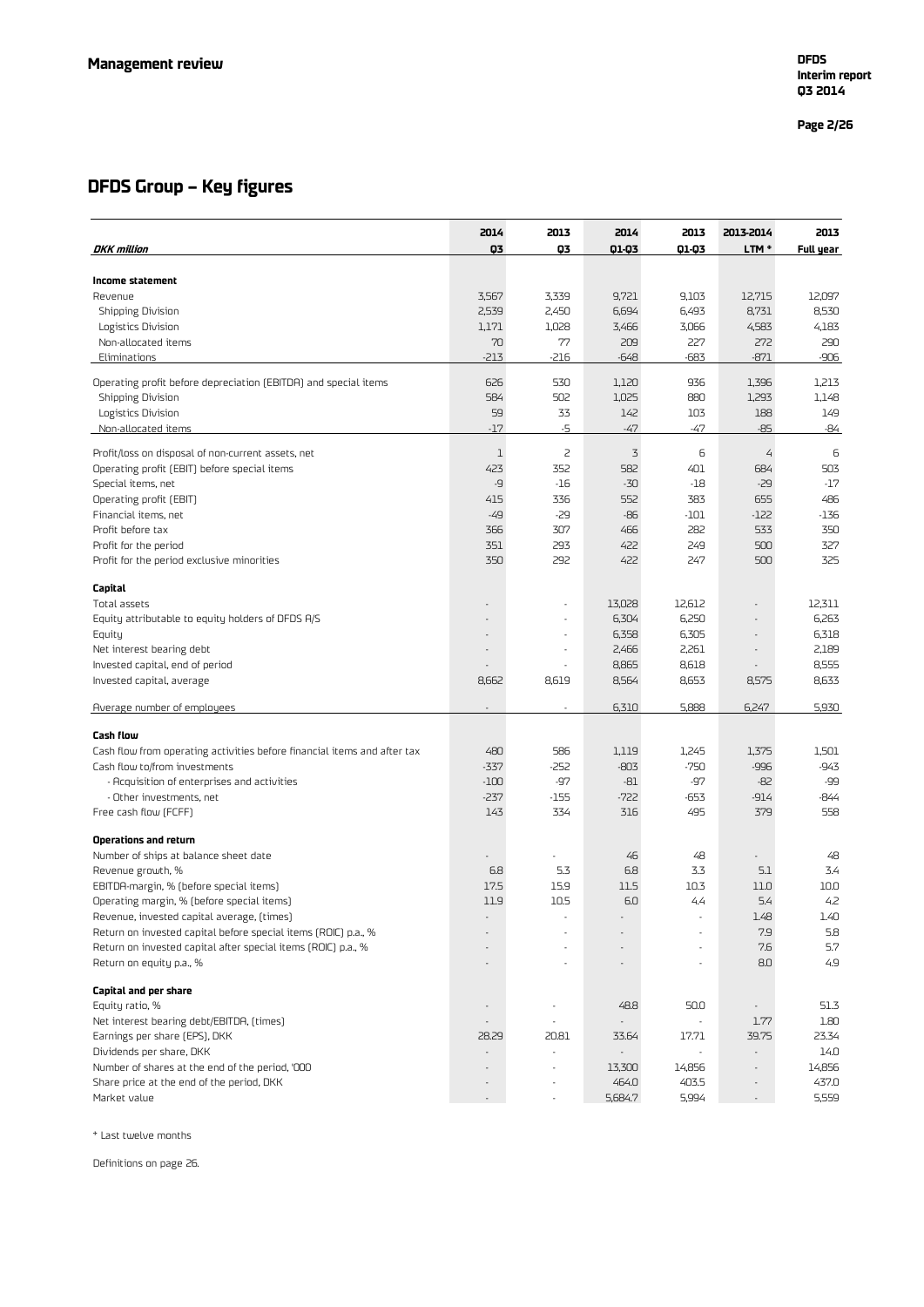### **Important events in Q3**

### **North European market overview**

Overall economic growth in the EU remained subdued in Q3, except for the continued robust growth of the UK economy which supported increasing freight volumes in northern Europe, especially between the UK and the Continent.

Freight customers are still very price sensitive and although capacity utilisation in northern European carrier markets, mainly shipping and haulage, is increasing, pricing remains very competitive.

Passenger volumes in Q3 were generally higher compared to last year.

### **Closure planned for Le Havre-Portsmouth route**

On 15 September 2014 consultations began with French unions about plans to close the Le Havre-Portsmouth route at the end of 2014 following continued losses on the route.

The route is part of DFDS' business unit France & Mediterranean. The route carried 185,000 passengers and 480,000 lanemetres of freight in 2013 generating revenues of DKK 165m. The route is serviced by a time-chartered ro-pax ship, including crew, to be redelivered to its owner at the end of 2014.

### **Excess cash distributed to shareholders through new share buy-back of DKK 200m**

On 8 September 2014, a new share buy-back programme of DKK 200m under the Safe Harbour regulation was announced and started on 9 September 2014.

The purpose of the programme is to align DFDS' financial leverage to the policy target by distribution of cash to shareholders through buyback. DFDS' capital structure target is a NIBD/EBITDA multiple of minimum 2.0 and maximum 3.0.

### **Baltic Sea freight route suspended**

On 14 June 2014, a new freight route between Travemünde in Germany and Klaipeda in Lithuania was opened and on 22 August 2014 the route was suspended as the ongoing trade dispute between the EU and Russia was significantly impacting the route's freight volumes.

### **EU grant for environmental investments awarded**

On 8 July 2014, the EU awarded DFDS a grant of up to DKK 47m for installation of scrubbers on five freight ships deployed on two routes between Sweden and England/Belgium.

The grant is part of EU's programme to support shipping companies' compliance with the new sulphur emission rules coming into force on 1 January 2015. DFDS' scrubber programme comprising investments of around DKK 750m is expected to be completed by 2017.

### **Logistics network expanded in England**

As part of DFDS' strategy to develop the Group's logistics network and benefit from increased scale, DFDS acquired on 1 July 2014 100% of the share capital of Quayside Group headquartered in Grimsby, England.

Quayside Group provides temperature controlled logistics services to producers and suppliers of fresh and frozen seafood. In the financial year 2012/2013, Quayside Group recorded revenues of GBP 23.5m (DKK 212m). The Group has 260 employees.

### **Cancellation of shares**

On 19 November 2014, an extraordinary general meeting was held that approved a proposed reduction of DFDS A/S' share capital by nominally DKK 65,000,000 by cancellation of part of the holding of own shares.

### **Important events after Q3**

### **Route changes**

An agreement with Syndicat Mixte de Promotion de L'Activité Transmanche (SMPAT) to extend DFDS' operation and marketing of the Newhaven-Dieppe ferry service for an additional year, 2015, was reached at the end of October.

The freight route between Gothenburg and Tilbury was closed on 30 October due to the expiry of DFDS' agreement with Stora Enso to carry paper products. The route was closed as the majority of the cargo on the route was Stora Enso volumes.

### **Q3 financial performance**

#### **Revenue**

| <b>DKK</b> million  | 03 2014 |       | Q3 2013 Change, % Change |     |
|---------------------|---------|-------|--------------------------|-----|
| Shipping Division   | 2.539   | 2.450 | 3.6                      | 89  |
| Logistics Division  | 1.171   | 1.028 | 13.9                     | 143 |
| Non-allocated items | 70      | 77    | $-91$                    | -7  |
| Eliminations        | -213    | -216  | 14                       | 3   |
| <b>DFDS Group</b>   | 3,567   | 3.339 | 6.8                      | 228 |

### **Revenue**

Group revenue for Q3 was DKK 3,567m, an increase of 6.8% compared to 2013.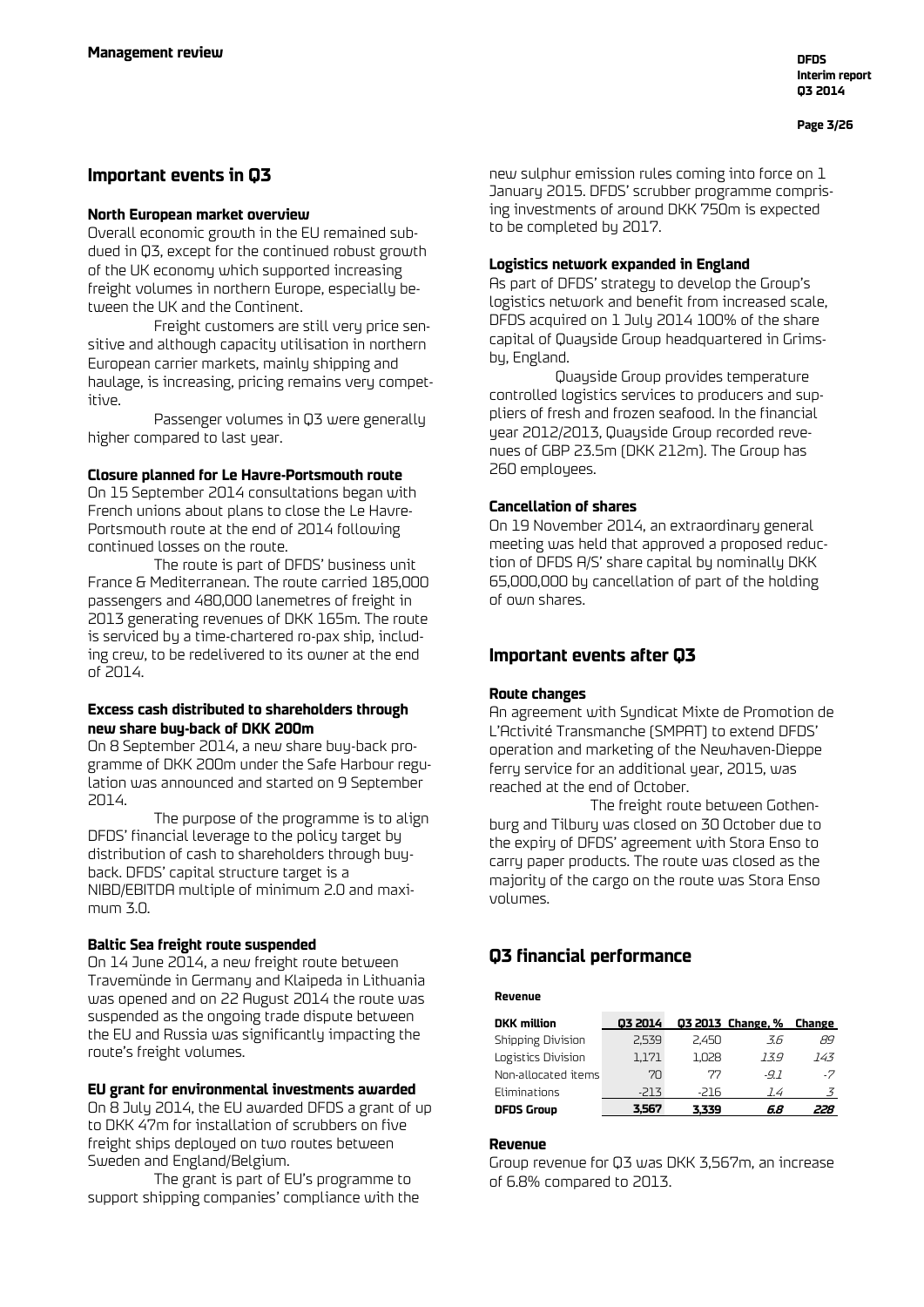Shipping Division's revenue increased by 3.6% to DKK 2,539m. Higher passenger revenue in Channel and Passenger was a main driver of the increase. Baltic Sea's freight revenues were reduced following reduction of capacity to mitigate the impact of Russian sanctions.

Logistics Division's revenue increased by 13.9% to DKK 1,171m. Adjusted for acquisitions, revenue growth was 1.9% driven by higher activity in UK and Continent markets.

### **Operating profit before depreciation (EBITDA) and special items**

Group EBITDA before special items increased by 18.1% in Q3 to DKK 626m following higher earnings in both divisions.

#### **Operating profit before depreciation (EBITDA) & special items**

| <b>DKK</b> million  | 03 2014 |     | Q3 2013 Change, % Change |     |
|---------------------|---------|-----|--------------------------|-----|
| Shipping Division   | 584     | 502 | 163                      | 82  |
| Logistics Division  | 59      | 33  | 78 R                     | 26  |
| Non-allocated items | $-17$   | -5  | -240%                    | -12 |
| <b>DFDS Group</b>   | 626     | 530 | 18.1                     | 96  |
| EBITDA-margin, %    | 175     | 159 | 11 I h                   |     |

Shipping Division's EBITDA increased by 16.3% to DKK 584m following improved results in four of five business units. The largest increase was achieved by Channel as a result of higher passenger volumes and higher revenue per passenger coupled with higher freight volumes. Passenger's result increase was mainly driven by the route between Holland and the UK. Baltic Sea's result was reduced by costs related to suspension of a newly started route and reduced earnings per transported lanemeter following cargo mix changes to mitigate the impact of Russian sanctions.



Logistics Division's EBITDA improved by 78.8% to DKK 59m. EBITDA increased by 27.6% adjusted for acquisitions as improved results in Nordic and UK

& Ireland more than offset a lower result in Continent.

### **Operating profit (EBIT) before special items**

Total depreciation rose by DKK 26m to DKK 201m mainly due to higher ship depreciations related to dockings, improvements and delivery of new ships. The acquisition of two logistics companies in 2014 and one in September 2013 also increased depreciations.

The Group's EBIT before special items was DKK 423m, an increase of 20.2% from DKK 352m in 2013.

#### **Associated companies, profits on disposals and depreciation**

| <b>DKK</b> million               | 03 2014 | Q3 2013                  | Change, % | Change         |
|----------------------------------|---------|--------------------------|-----------|----------------|
| EBITDA before special            |         |                          |           |                |
| items                            | 626     | 530                      | 18.1      | 96             |
| Associated companies             | $-2$    | -5                       | 60.0      | $\overline{z}$ |
| Profit on disposals              |         | $\overline{\phantom{1}}$ | -50.0     | $-7$           |
| Depreciation/Impairment          | -201    | -175                     | $-149$    | -26            |
| <b>EBIT before special items</b> | 423     | 352                      | 20.2      | 71             |

### **Special items**

In Q3, special items amounted to a net cost of DKK 9m mainly related to the ONE Finance project.

### **Financing, net**

The net cost of financing was DKK 20m higher in Q3 as a result of a negative variance of DKK 25m on exchange rate adjustments following a net currency loss in 2014 and a net gain in 2013. The net interest cost was DKK 2m lower than last year.

### **Finance, net**

| <b>DKK</b> million        | 03 2014 |       | Q3 2013 Change, % Change |     |
|---------------------------|---------|-------|--------------------------|-----|
| Interests, net            | -27     | -29   | 69                       |     |
| Foreign exchange          |         |       |                          |     |
| gains/losses, net         | $-14$   | 11    | $\overline{a}$           | -25 |
| Other items               | -8      | - 1 1 | 27.3                     |     |
| <b>Total finance, net</b> |         | .79   |                          |     |

### **Profit before tax**

Profit before tax for Q3 was DKK 366m, an increase of 19.1% from DKK 307m in 2013.

### **Balance sheet and capital structure**

Total assets at the end of Q3 amounted to DKK 13,028m, which was 5.8% higher than at the start of the year. The increase was mainly due to acquisitions. Interest-bearing debt amounted to DKK 3,663m, while net-interest-bearing debt (NIBD) was DKK 2,466m. The latter corresponds to 1.8 times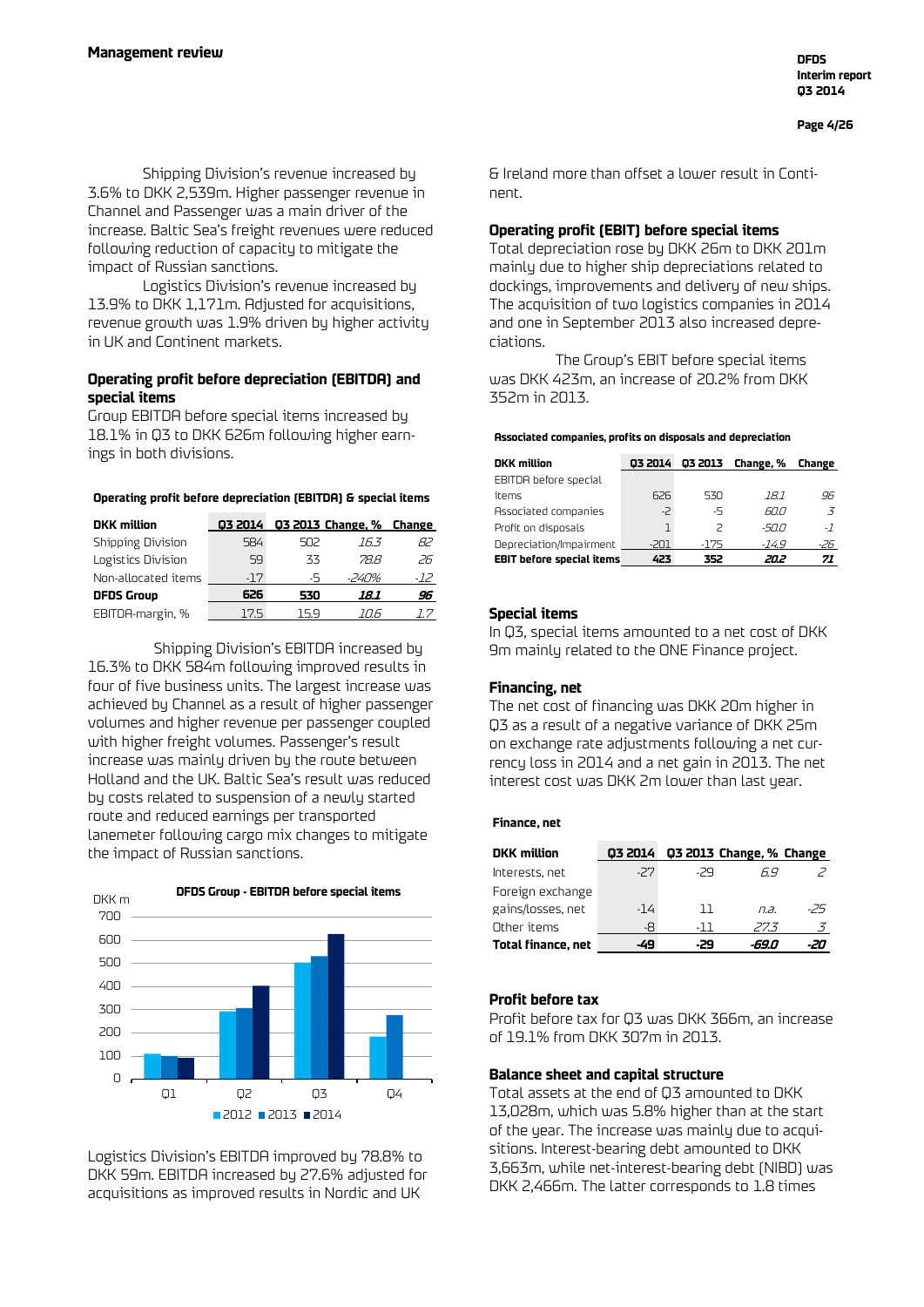EBITDA before special items for the last 12-month period.

The equity ratio was 48.8% at the end of Q3 compared to 51.3% at the end of 2013.

### **Cash flow and investments**

Free cash flow (FCF) for the quarter was positive by DKK 143m after investments of DKK 337m of which DKK 160m was related to investment in ships and DKK 100m was related to acquisitions.

Despite the increase in EBITDA, gross cash flow from operating activities decreased by 17.9% to DKK 482m from DKK 587m in Q3 2013 following a negative variance from working capital in Q3 due to the seasonality of the passenger activities. In 2013, this seasonality was offset by a reduction of working capital due to project Light Capital.

The cash flow from financing activities in Q3 was negative by DKK 11, including distribution of DKK 98m to shareholders through purchase of treasury shares.

The net cash flow for Q3 was positive by DKK 103m and at the end of Q3 cash funds and securities amounted to a total of DKK 1,151m.

### **Equity**

Equity amounted to DKK 6,358m at the end of Q3, including minority interests of DKK 54m. A total of DKK 393m had been distributed to shareholders at the end of Q3 2014 through buy-back of shares of DKK 215m and payment of DKK 177m in dividend.



### **ROIC LTM before special items**

### **Invested capital and ROIC**

Invested capital amounted to DKK 8,865m at the end of the quarter, an increase of 2.9% compared to the same period in 2013.

The return on invested capital (ROIC) for the last twelve months (LTM) was 7.6% compared to 4.2% for LTM Q3 2013. Adjusted for special items, the return was 7.9% compared to 4.7%.

### **Full-year expectations**

### **Outlook 2014**

The full-year outlook for revenue growth is unchanged at 7%. The expectations range for EBITDA before special items has been upgraded to DKK 1,400-1,450m from previously DKK 1,300m-1,450m. Depreciations are expected to be lower following, amongst other things, later delivery of ships. Special items are increased due to expected costs related to the planned closure of routes.

| DKK m                                                                       | 2014, now                   | Outlook Outlook 2014,<br>previous | 2013                |
|-----------------------------------------------------------------------------|-----------------------------|-----------------------------------|---------------------|
| Revenue                                                                     | $+7%$                       | $+7%$                             | 12,097              |
| <b>EBITDA</b> before<br>special items<br>Per division:                      | 1,400-1,450                 | 1,300-1,450                       | 1,213               |
| <b>Shipping Divison</b><br><b>Logistics Division</b><br>Non-allocated items | 1,275-1,325<br>200<br>$-75$ | 1,200-1,325<br>175-200<br>$-75$   | 1,148<br>149<br>-84 |
| Depreciation                                                                | +10%                        | $+12%$                            | -710                |
| Finance cost, net                                                           | -135                        | -120                              | -136                |
| Special items                                                               | -50                         | -35                               | -17                 |
| <b>Investments</b>                                                          | $-1,200$                    | -1,200                            | -943                |

The outlook is subject to risks and uncertainties related to primarily economic trends in Europe and to events in Russia and Ukraine, and to changes in exchange rates and oil prices.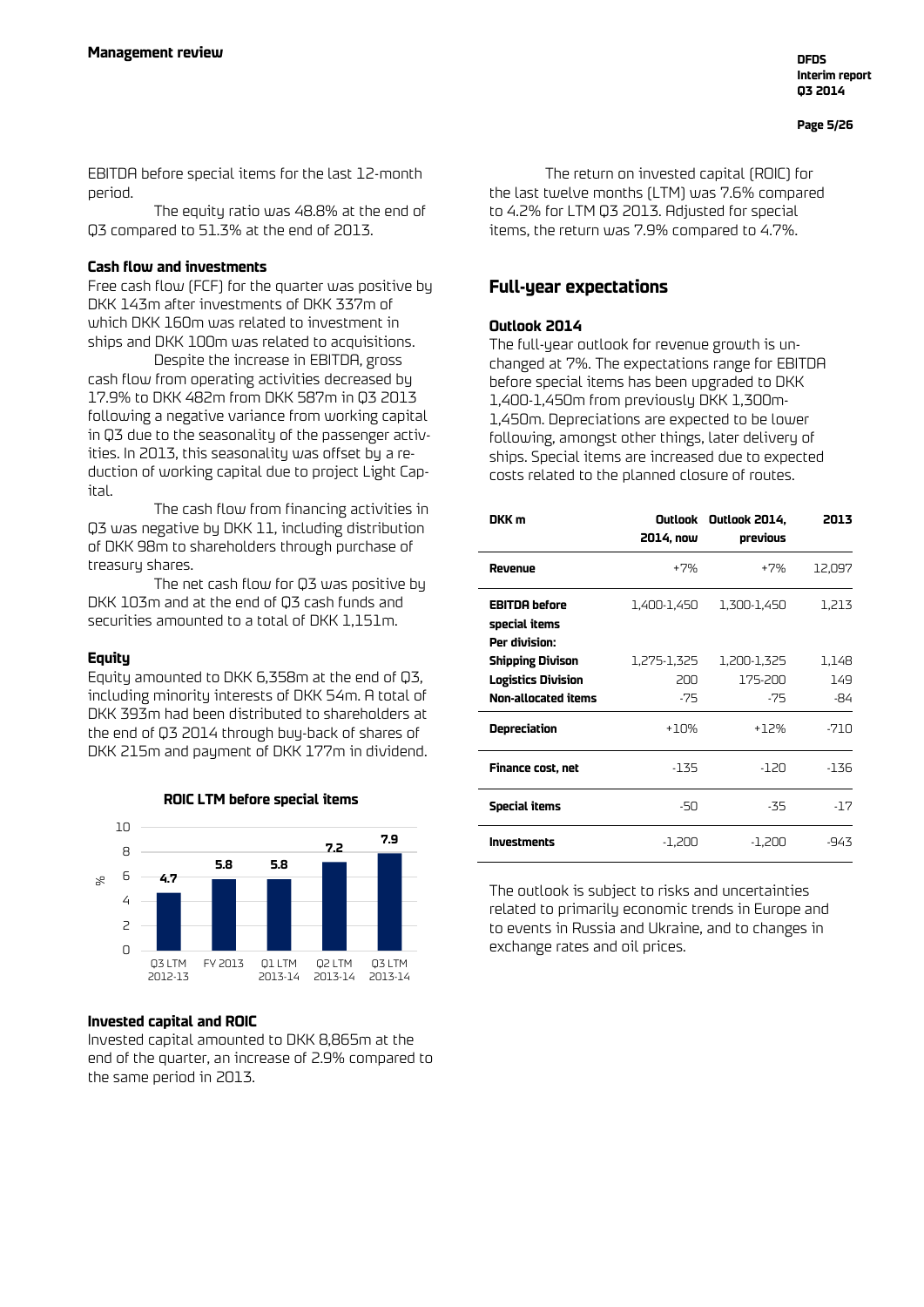### **Shipping Division**

The Shipping Division operates the DFDS route network in five business areas: North Sea, Baltic Sea, Channel, Passenger and France & Mediterranean.

|                                                    |        | 2014   |        | 2013<br>2014<br>2013 |        |          | 2013-2014 |        |        |            |                          |
|----------------------------------------------------|--------|--------|--------|----------------------|--------|----------|-----------|--------|--------|------------|--------------------------|
| <b>DKK</b> million                                 | 01     | O2     | 03     | 01-03                | 01-03  | 01       | Q2        | 03     | 04     | <b>LTM</b> | Full year                |
| Revenue                                            | 1,875  | 2,280  | 2,539  | 6,694                | 6.493  | 1.872    | 2.171     | 2.450  | 2.037  | 8,731      | 8,530                    |
| EBITDA before special items                        | 68     | 373    | 584    | 1,025                | 880    | 89       | 289       | 502    | 268    | 1,293      | 1,148                    |
| Share of profit of associates                      | 7      | 24     | $-1$   | 30                   | -8     | -2       | -1        | -5     |        | 31         | $-7$                     |
| Profit/loss on disposal of non-current assets, net | $\cap$ | $\cap$ | $\Box$ | O.                   |        | O        |           | U      |        |            | $\overline{\phantom{0}}$ |
| Depreciation and impairment                        | $-153$ | $-170$ | $-172$ | $-495$               | $-469$ | $-153$   | $-165$    | $-151$ | $-152$ | $-647$     | $-621$                   |
| EBIT before special items                          | $-78$  | 227    | 411    | 560                  | 404    | -66      | 124       | 346    | 118    | 678        | 522                      |
| EBIT margin before special items, %                | $-4.2$ | 10.0   | 16.2   | 8.4                  | 6.2    | $-3.5$   | 5.7       | 14.1   | 5.8    | 7.8        | 6.1                      |
| Special items, net                                 | 0      | $-5$   | ΩI     | -5                   | $-10$  | $\Omega$ | 0         | $-10$  | 8      | 3          | -2                       |
| <b>EBIT</b>                                        | $-78$  | 222    | 411    | 555                  | 394    | -66      | 124       | 336    | 126    | 681        | 520                      |
| Invested capital, average                          | 7,943  | 7,926  | 8.069  | 8,006                | 8,096  | 8,147    | 8,026     | 8,045  | 8,031  | 8,017      | 8,077                    |
| ROIC before special items p.a., %                  |        |        |        |                      |        |          |           |        |        | 8.5        | 6.5                      |
| Lane metres, '000                                  | 7.351  | 7.579  | 7,736  | 22,666               | 21.722 | 6.902    | 7.335     | 7.485  | 7.645  | 30,311     | 29,367                   |
| Passengers, '000                                   | 926    | 1,616  | 2,198  | 4,740                | 4,606  | 1,025    | 1,454     | 2,127  | 1,157  | 5,897      | 5,763                    |

### **Q3 market, activity and result trends**

**North Sea:** Freight volumes in Q3 were 1.0% above 2013. Volumes in the Scandinavia-UK corridor increased by 2.5% driven by higher volumes between Denmark and the UK while volumes out of Sweden were flat. Volumes in the Holland-UK corridor were up by 5.1% driven by growth in the UK economy while capacity and cargo mix changes lowered volumes between Germany and UK. Volumes in the Continent-Sweden corridor were lower than last uear.

EBIT increased by 9.0% to DKK 73m driven by savings on vessel and bunker costs, an improved result for port terminals and the volume increase.

**Baltic Sea:** Freight volumes in Q3 were 2.2% below 2013 and slightly up adjusted for the closure of the Sassnitz-Klaipeda route in Q3 2013. Volumes between Sweden and Lithuania and Estonia were up by 4.0%. Volumes between Denmark/Germany and Lithuania/Russia were lower than last year due to the reduction in Russian bound reefers following Russia's ban on meat and other food imports. The number of passengers, excluding drivers, was up by 8.2% adjusted for the closure of the Sassnitz-Klaipeda route.

EBIT was reduced by 24.1% to DKK 63m including a cost for starting and suspending the Travemunde-Klaipeda route. Revenue per lanemeter decreased as reefer volumes were replaced with lower paying trailer volumes and increased competition from road carriers.

**Channel**: Freight volumes in Q3 rose by 8.2% while passenger volumes increased by 5.3%. The higher freight volumes were driven by the Dover-Dunkirk

route. The revenue per passenger increased considerably in the high-season quarter, including a positive impact from currency appreciation.

EBIT more than doubled to DKK 84m driven by primarily by higher earnings on passenger operations.

**Passenger:** The number of passengers in Q3 increased by 0.9% as volumes on the routes between Denmark/Holland and the UK increased. Volumes on Copenhagen-Olso route declined due to a decrease of overseas passengers.

EBIT increased by 9.6% to DKK 172m primarily driven by the Amsterdam-Newcastle route. Earnings on the Copenhagen-Oslo route were negatively impacted by lower volumes and currency depreciation.

**France & Mediterranean:** Freight and passenger volumes in Q3 dropped by 13.9% and 5.1% respectively mainly due to a reduction of capacity following tonnage changes.

EBIT improved by DKK 9m to DKK 12m as the impact of lower volumes was offset by a decrease in vessel costs due to the tonnage changes.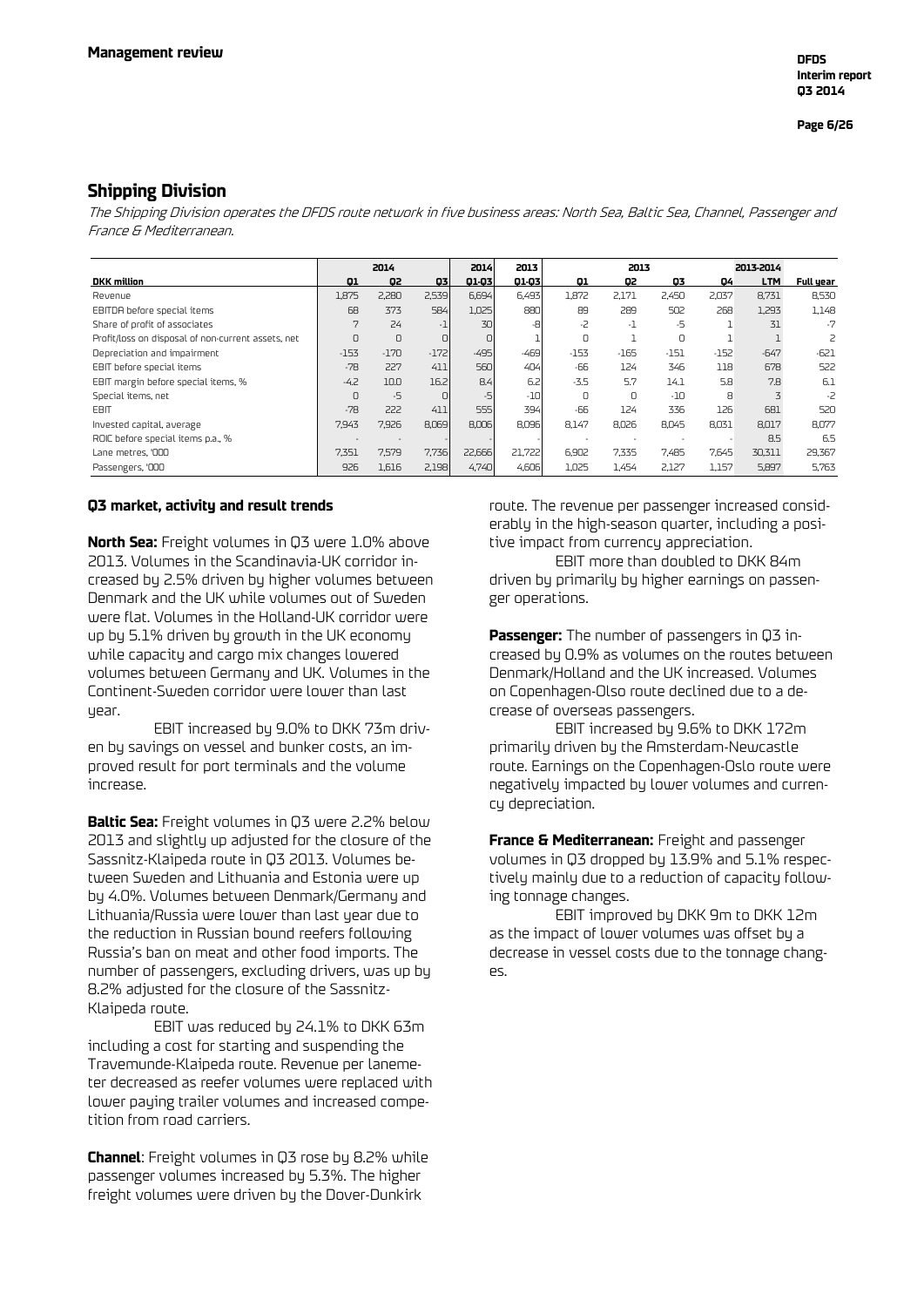### **Page 7/26**

#### **SHIPPING DIVISION**

| <b>SHIPPING DIVISION</b>          |        |                          |       |        |       |                          |                |       |           |            |           |
|-----------------------------------|--------|--------------------------|-------|--------|-------|--------------------------|----------------|-------|-----------|------------|-----------|
|                                   | 2014   |                          |       | 2014   | 2013  |                          |                | 2013  |           | 2013-2014  |           |
| <b>DKK</b> million                | 01     | Q2                       | 03    | 01-03  | 01-03 | Q1                       | Q2             | 03    | Q4        | <b>LTM</b> | Full year |
|                                   |        |                          |       |        |       |                          |                |       |           |            |           |
| <b>North Sea</b>                  |        |                          |       |        |       |                          |                |       |           |            |           |
| Revenue                           | 854    | 874                      | 840   | 2,568  | 2,463 | 807                      | 841            | 815   | 832       | 3,400      | 3,295     |
| EBIT before special items         | 83     | 128                      | 73    | 284    | 181   | 47                       | 67             | 67    | 103       | 387        | 284       |
| Invested capital                  | 3,980  | 4,215                    | 4,274 | 4,112  | 4,346 | 4,449                    | 4,217          | 4,178 | 3,979     | 4,125      | 4,270     |
| ROIC before special items p.a., % |        |                          |       |        |       |                          |                |       |           | 9.4        | 6.7       |
| Lane metres freight, '000         | 2.651  | 2,707                    | 2,674 | 8.032  | 7.847 | 2.517                    | 2,682          | 2.648 | 2.666     | 10.698     | 10.513    |
| <b>Baltic Sea</b>                 |        |                          |       |        |       |                          |                |       |           |            |           |
| Revenue                           | 306    | 342                      | 343   | 991    | 1.043 | 318                      | 357            | 368   | 326       | 1,317      | 1,369     |
| EBIT before special items         | 15     | 45                       | 63    | 123    | 170   | 33                       | 54             | 83    | 50        | 173        | 220       |
| Invested capital                  | 1,224  | 1,192                    | 1,053 | 1,190  | 1,227 | 1,260                    | 1,184          | 1,150 | 1,291     | 1,182      | 1,232     |
| ROIC before special items p.a., % | ä,     | $\sim$                   |       |        |       | $\overline{\phantom{a}}$ | $\sim$         |       |           | 14.6       | 18.0      |
| Lane metres freight, '000         | 832    | 879                      | 851   | 2,562  | 2,567 | 822                      | 876            | 869   | 879       | 3,441      | 3,446     |
| Passengers, '000                  | 65     | 86                       | 109   | 260    | 257   | 64                       | 85             | 108   | 70        | 330        | 327       |
|                                   |        |                          |       |        |       |                          |                |       |           |            |           |
| <b>Channel</b>                    |        |                          |       |        |       |                          |                |       |           |            |           |
| Revenue                           | 296    | 395                      | 534   | 1,225  | 1,115 | 292                      | 353            | 470   | 333       | 1,558      | 1,448     |
| EBIT before special items         | $-61$  | $-7$                     | 84    | 16     | $-53$ | -59                      | -29            | 35    | $-47$     | $-31$      | $-100$    |
| Invested capital                  | 1,245  | 1,233                    | 1,365 | 1,283  | 1,297 | 1,260                    | 1,297          | 1,375 | 1,335     | 1,311      | 1,310     |
| ROIC before special items p.a., % |        | ä,                       |       |        |       |                          | $\overline{a}$ |       |           | $-2.4$     | $-7.6$    |
| Lane metres freight, '000         | 3,397  | 3,521                    | 3,786 | 10,704 | 9,836 | 3,065                    | 3,272          | 3,499 | 3,609     | 14,313     | 13,445    |
| Passengers, '000                  | 581    | 1,032                    | 1,473 | 3,086  | 2,922 | 638                      | 886            | 1.398 | 706       | 3,792      | 3,628     |
| <b>France &amp; Mediterranean</b> |        |                          |       |        |       |                          |                |       |           |            |           |
| Revenue                           | 110    | 137                      | 158   | 405    | 431   | 114                      | 154            | 163   | 131       | 536        | 562       |
| EBIT before special items         | $-32$  | $-15$                    | 12    | $-35$  | $-28$ | -10                      | $-21$          | 3     | $\cdot 1$ | $-36$      | $-29$     |
| Invested capital                  | $-64$  | $-54$                    | -59   | -59    | -2    | 36                       | 22             | $-50$ | $-58$     | $-57$      | $-54$     |
| ROIC before special items p.a., % | ä,     | ÷,                       |       |        |       | ÷,                       | $\sim$         |       |           | n.a.       | n.a.      |
| Lane metres freight, '000         | 339    | 302                      | 263   | 904    | 999   | 359                      | 331            | 309   | 323       | 1.227      | 1.322     |
| Passengers, '000                  | 49     | 114                      | 168   | 331    | 353   | 59                       | 117            | 177   | 72        | 403        | 425       |
|                                   |        |                          |       |        |       |                          |                |       |           |            |           |
| Passenger                         |        |                          |       |        |       |                          |                |       |           |            |           |
| Revenue                           | 257    | 490                      | 618   | 1,365  | 1,382 | 304                      | 472            | 606   | 376       | 1,741      | 1,758     |
| EBIT before special items         | $-104$ | 67                       | 172   | 135    | 130   | $-81$                    | 54             | 157   | 14        | 149        | 144       |
| Invested capital                  | 821    | 815                      | 807   | 823    | 890   | 871                      | 805            | 801   | 806       | 810        | 873       |
| ROIC before special items p.a., % | ÷,     | $\overline{\phantom{a}}$ |       |        |       | ÷.                       | ÷,             | ÷.    |           | 18.4       | 16.5      |
| Lane metres freight, '000         | 132    | 170                      | 162   | 464    | 473   | 139                      | 174            | 160   | 168       | 632        | 641       |
| Passengers, '000                  | 231    | 384                      | 449   | 1,064  | 1,074 | 264                      | 366            | 444   | 309       | 1,373      | 1,383     |
| Non-allocated items               |        |                          |       |        |       |                          |                |       |           |            |           |
| Revenue                           | 90     | 95                       | 97    | 282    | 190   | 70                       | 50             | 70    | 79        | 361        | 269       |
| EBIT before special items         | 21     | $\overline{q}$           | 7     | 37     | 5     | 5                        | $\cdot$ 1      | 1     | $-1$      | 36         | 5         |

The invested capital in the quarter is shown as per the end of the period. Year-to-date and for the full year, the invested capital is shown as an average.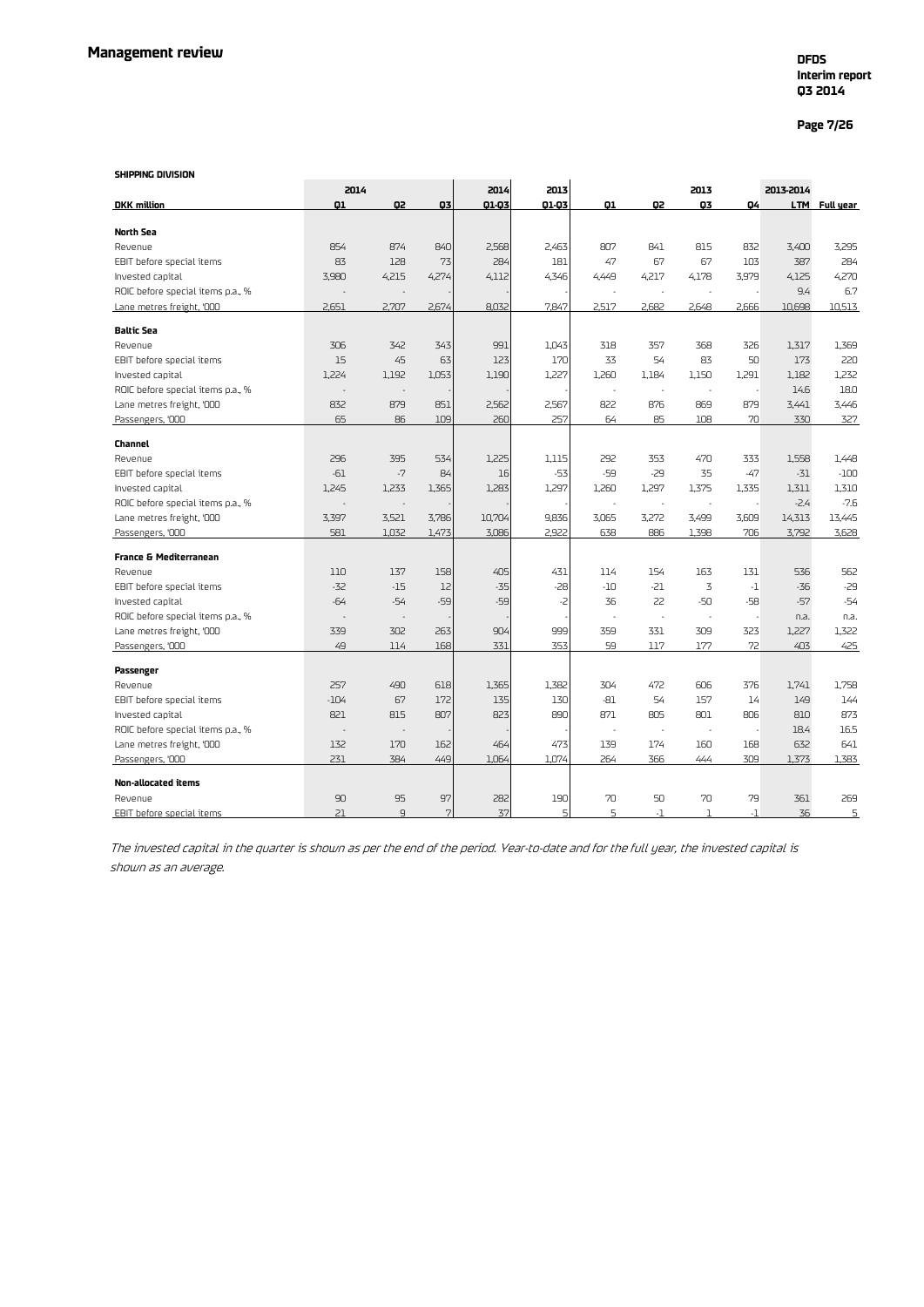### **Logistics Division**

The Logistics Division operates DFDS' logistics activities, which are divided into three business areas: Nordic, Continent and UK & Ireland.

|                                                    |                | 2014  |          | 2014  | 2013  | 2013  |        |       | 2013-2014 |                |           |
|----------------------------------------------------|----------------|-------|----------|-------|-------|-------|--------|-------|-----------|----------------|-----------|
| <b>DKK</b> million                                 | Q1             | Q2    | 03       | 01-03 | 01-03 | 01    | Q2     | Q3    | 04        | <b>LTM</b>     | Full year |
| Revenue                                            | 1,126          | 1,169 | 1,171    | 3,466 | 3,066 | 992   | 1,046  | 1,028 | 1,117     | 4,583          | 4,183     |
| EBITDA before special items                        | 36             | 47    | 59       | 142   | 103   | 33    | 37     | 33    | 46        | 188            | 149       |
| Share of profit of associates                      | 0              | 0     | 0        |       |       | 0     | 0      |       |           |                |           |
| Profit/loss on disposal of non-current assets, net |                | 2     | $\Box$   |       |       |       | $\cup$ | 3     | - 1       |                | 4         |
| Depreciation and impairment                        | $-17$          | $-19$ | $-24$    | $-60$ | $-43$ | $-15$ | $-13$  | $-15$ | $-18$     | $-78$          | $-61$     |
| EBIT before special items                          | 20             | 30    | 35       | 85    | 65    | 20    | 24     | 21    | 28        | 113            | 93        |
| EBIT margin before special items, %                | 1.8            | 2.6   | 3.01     | 2.5   | 2.1   | 2.0   | 2.3    | 2.0   | 2.5       | 2.5            | 2.2       |
| Special items, net                                 | $\overline{c}$ | 0     | $\Omega$ |       |       | U     | 0      | n     | $\Omega$  | $\overline{c}$ | $\cap$    |
| <b>EBIT</b>                                        | 21             | 31    | 35       | 87    | 65    | 20    | 24     | 21    | 28        | 115            | 93        |
| Invested capital, average                          | 894            | 903   | 996      | 945   | 781   | 757   | 765    | 806   | 847       | 925            | 795       |
| ROIC before special items p.a., %                  |                |       |          |       |       |       |        |       |           | 9.2            | 8.7       |
| Tons, '000                                         | 116.7          | 100.7 | 99.2     | 316.6 | 316.0 | 108.2 | 104.7  | 103.1 | 106.8     | 423.4          | 422.8     |
| <b>Units, '000</b>                                 | 103.4          | 105.3 | 101.5    | 310.2 | 275.2 | 87.7  | 93.5   | 93.2  | 101.3     | 411.5          | 375.7     |

### **Q3 market, activity and result trends**

**Nordic:** The number of transported units in Q3 was 32.8% above 2013 and up by 1.7% adjusted for the acquisition of Karlshamn Express effective from 18 September 2013. A number of activities were closed in Norway during 2013 related to shipping activities. Further adjusted for these activity changes, volume growth was 13.7%.

The adjusted volume increase reflects increased volumes between Sweden/Denmark and the UK, including new contracts.

Q3 EBIT increased to DKK 8m from DKK 3m in 2013 as results improved for the Norwegian and Swedish activities. Around 40% of the increase in EBIT was due to the acquisition of Karlshamn Express.

**Continent:** The number of transported units in Q3 was 7.5% above 2013. Volume growth was mainly driven by major contracts gained within the automotive and steel sectors and growth in traffics between Germany and the UK. Volumes between Ireland and the Continent were reduced to improve balance.

Q3 EBIT decreased by DKK 4m to DKK 8m as margins were impacted by imbalances and higher carrier costs in the Continent-UK traffics.

**UK & Ireland:** The number of transported units in Q3 was 8.6% below 2013, excluding Quayside volumes, as a considerable reduction of volumes out of Northern Ireland offset volumes added by STEF and higher activity in fish distribution.

Q3 EBIT increased by DKK 14m to DKK 20m. Around 60% of the increase was due to the acquisition of Quayside with effect from 1 July

2014. All other areas improved earnings in the quarter.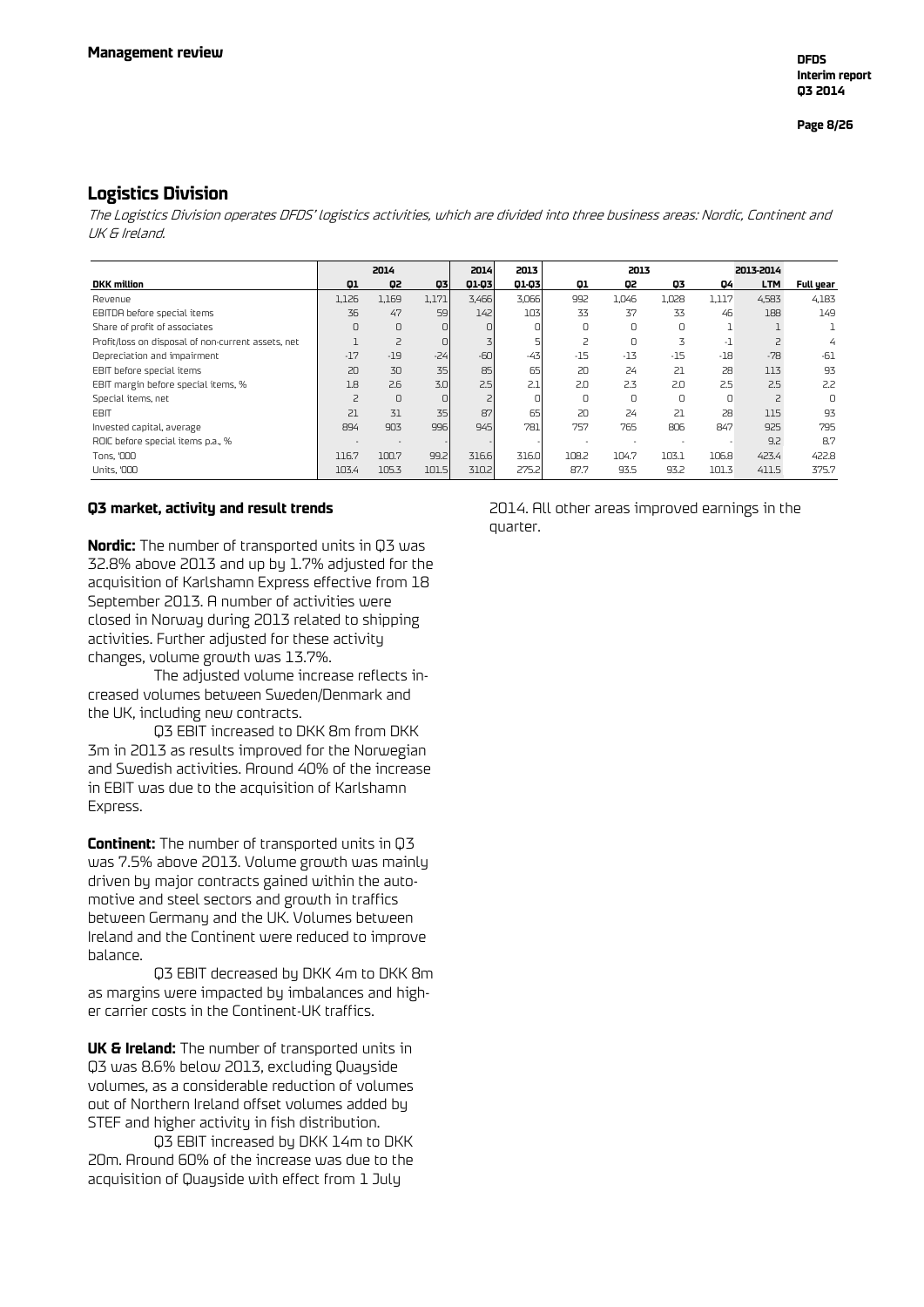### **Page 9/26**

#### **LOGISTICS DIVISION**

| LOGISTICS DIVISION                |                |       |          |          |        |          |       |          |       |           |               |
|-----------------------------------|----------------|-------|----------|----------|--------|----------|-------|----------|-------|-----------|---------------|
|                                   |                | 2014  |          | 2014     | 2013   |          |       | 2013     |       | 2013-2014 |               |
| <b>DKK</b> million                | 01             | Q2    | 03       | 01-03    | 01-03  | Q1       | Q2    | Q3       | 04    |           | LTM Full year |
|                                   |                |       |          |          |        |          |       |          |       |           |               |
| <b>Nordic</b>                     |                |       |          |          |        |          |       |          |       |           |               |
| Revenue                           | 386            | 401   | 376      | 1,163    | 939    | 305      | 320   | 314      | 383   | 1,546     | 1,322         |
| EBIT before special items         | 11             | 12    | 8        | 31       | 16     | 7        | 6     | 3        | 9     | 40        | 25            |
| Invested capital                  | 356            | 336   | 351      | 343      | 256    | 257      | 246   | 261      | 329   | 326       | 271           |
| ROIC before special items p.a., % |                |       |          |          |        |          |       |          |       | 9.2       | 6.7           |
| <b>Units, '000</b>                | 27.2           | 28.6  | 27.6     | 83.4     | 61.1   | 19.3     | 21.0  | 20.8     | 28.1  | 111.5     | 89.2          |
| Tons, '000                        | 116.7          | 100.7 | 99.2     | 316.6    | 316    | 108.2    | 104.7 | 103.1    | 106.7 | 423.3     | 422.7         |
|                                   |                |       |          |          |        |          |       |          |       |           |               |
| <b>Continent</b>                  |                |       |          |          |        |          |       |          |       |           |               |
| Revenue                           | 510            | 522   | 492      | 1,524    | 1.472  | 482      | 500   | 490      | 494   | 2,018     | 1,966         |
| EBIT before special items         | 5              | 7     | 8        | 20       | 30     | 8        | 10    | 12       | 7     | 27        | 37            |
| Invested capital                  | 335            | 313   | 348      | 330      | 323    | 325      | 335   | 293      | 324   | 323       | 323           |
| ROIC before special items p.a., % |                |       |          |          |        |          |       |          |       | 6.0       | 8.5           |
| <b>Units, '000</b>                | 53.6           | 54.1  | 51.7     | 159.4    | 145.6  | 47.0     | 50.4  | 48.2     | 48.2  | 207.6     | 193.8         |
| UK & Ireland                      |                |       |          |          |        |          |       |          |       |           |               |
| Revenue                           | 261            | 278   | 344      | 883      | 749    | 233      | 252   | 264      | 270   | 1,153     | 1,019         |
| EBIT before special items         | $\overline{4}$ | 12    | 20       | 36       | 19     | 5        | 8     | 6        | 13    | 49        | 32            |
| Invested capital                  | 242            | 210   | 423      | 269      | 179    | 184      | 190   | 189      | 199   | 245       | 183           |
| ROIC before special items p.a., % |                |       |          |          |        |          |       |          |       | 14.6      | 13.1          |
| <b>Units, '000</b>                | 22.6           | 22.6  | 22.1     | 67.3     | 67.7   | 21.4     | 22.1  | 24.2     | 25.0  | 92.3      | 92.7          |
|                                   |                |       |          |          |        |          |       |          |       |           |               |
| Non-allocated items               |                |       |          |          |        |          |       |          |       |           |               |
| Revenue                           | 16             | 16    | 15       | 47       | 49     | 15       | 17    | 17       | 10    | 57        | 59            |
| EBIT before special items         | $\Omega$       | U     | $\Omega$ | $\Omega$ | $\cap$ | $\Omega$ | U     | $\Omega$ | U     | U         | 0             |

The invested capital in the quarter is shown as per the end of the period. Year-to-date and for the full year, the invested capital is shown as an average.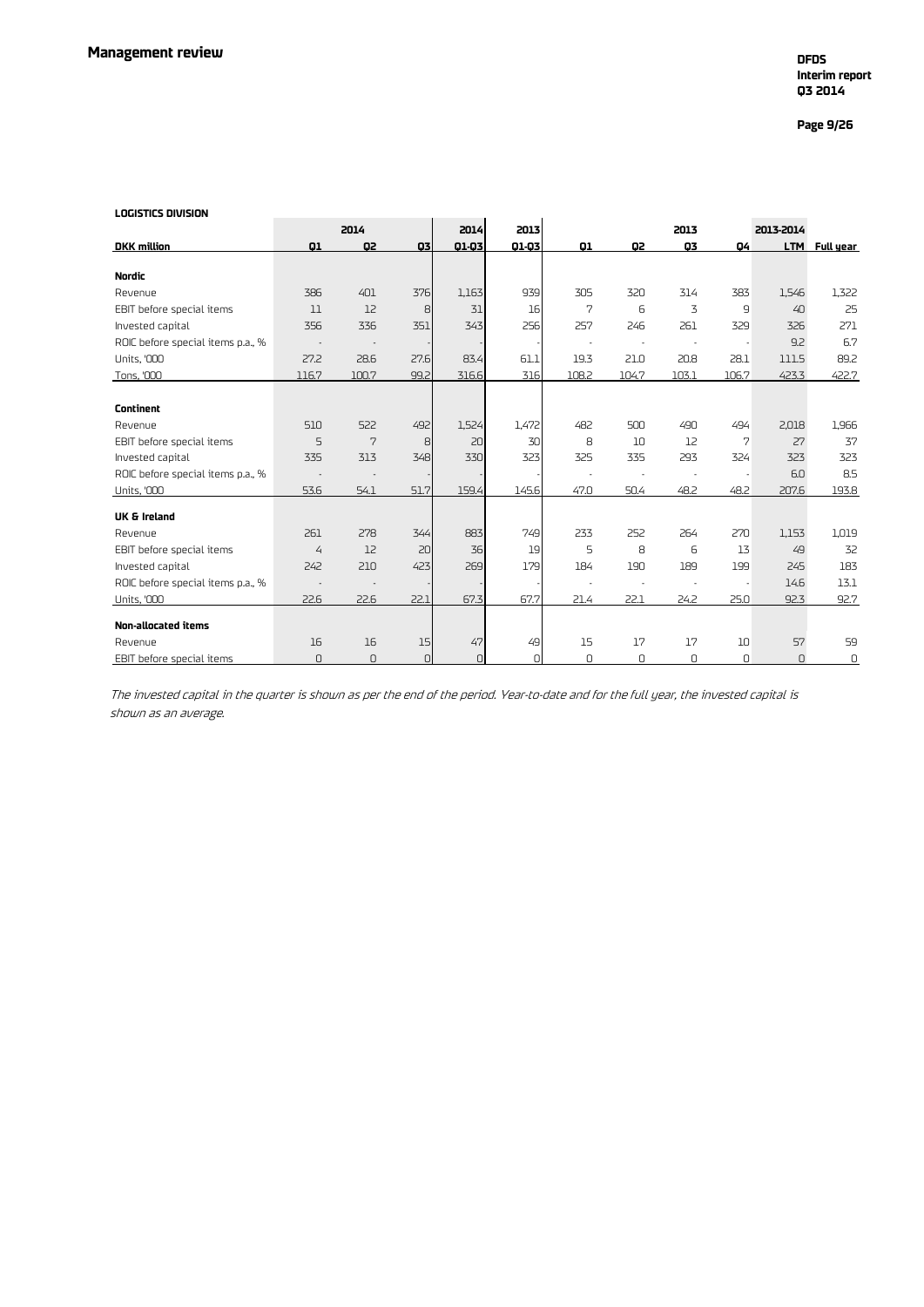**Page 10/26**

### **Statement by the Executive Board and the Board of Directors**

The Board of Directors and the Executive Board have today discussed and approved the interim financial report for the period 1 January – 30 September 2014 for DFDS A/S.

The interim financial report, which has not been audited or reviewed by the company's auditors, has been prepared in accordance with IAS 34, "Presentation of Interim Financial Statements", as adopted by the EU, and additional Danish requirements for interim financial reports for listed companies.

In our opinion, the interim financial report gives a true and fair view of the Group's assets, liabilities and financial position at 30 September 2014 and of the results of the Group's operations and cash flows for the period 1 January – 30 September 2014.

Further, in our opinion, the Management's review gives a true and fair account of the development in the Group's operations and financial matters, of the result for the period and of the Group's financial position as a whole as well as a description of the most significant risks and elements of uncertainties pertaining to the Group.

Copenhagen, 21 November 2014

**Executive Board**

Niels Smedegaard Torben Carlsen President & CEO

### **Board of Directors**

Deputy Chairman

Bent Østergaard Vagn Sørensen Claus Hemmingsen

Pernille Erenbjerg Jill Lauritzen Melby

Ingar Skaug Lars Skjold Hansen

Jens Otto Knudsen Kent Vildbæk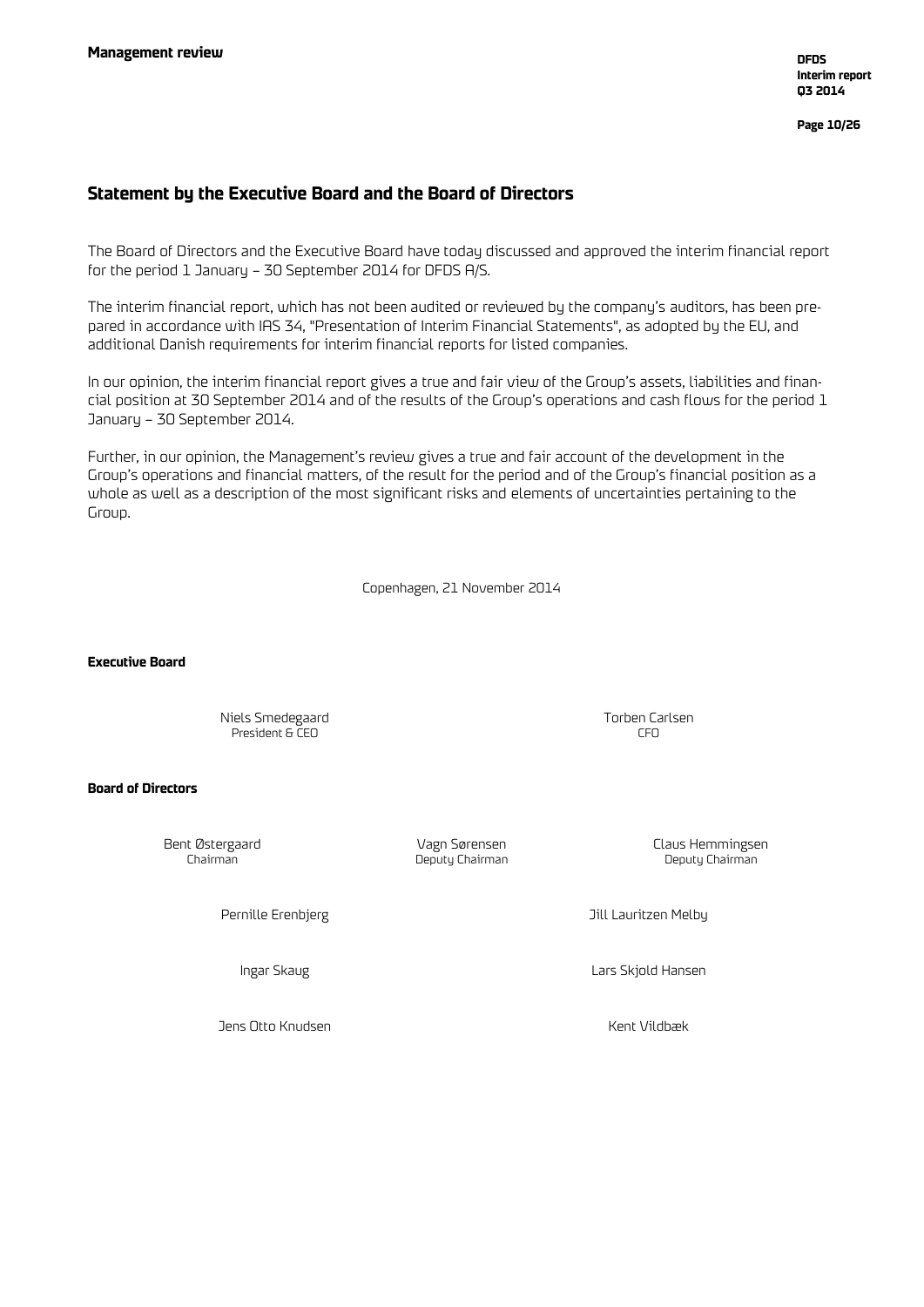**Page 11 /26**

### **DFDS Group – Income Statement**

|                                                                 | 2014       | 2013       | 2014       | 2013       | 2013-2014  | 2013       |
|-----------------------------------------------------------------|------------|------------|------------|------------|------------|------------|
| <b>DKK</b> million<br>Note                                      | 03         | Q3         | 01-03      | 01-03      | <b>LTM</b> | Full year  |
|                                                                 |            |            |            |            |            |            |
| Revenue                                                         | 3,567.2    | 3,338.6    | 9,720.6    | 9,102.8    | 12,714.9   | 12,097.1   |
| Costs                                                           |            |            |            |            |            |            |
| Operating costs                                                 | $-2,024.7$ | $-1,934.3$ | $-5,969.3$ | $-5,654.8$ | $-7,839.0$ | $-7,524.5$ |
| Charter hire                                                    | $-136.5$   | $-152.6$   | $-432.8$   | $-429.5$   | $-585.9$   | $-582.6$   |
| Staff costs                                                     | $-595.3$   | $-542.5$   | $-1,716.8$ | $-1,596.8$ | $-2,272.5$ | $-2,152.5$ |
| Costs of sales and administration                               | $-185.2$   | $-179.7$   | $-482.2$   | $-485.5$   | $-621.6$   | $-624.9$   |
| Operating profit before depreciation (EBITDA) and special items | 625.5      | 529.5      | 1,119.5    | 936.2      | 1.395.9    | 1.212.6    |
| Share of profit/loss of associates                              | $-1.6$     | $-4.8$     | 30.0       | $-7.5$     | 31.3       | $-6.2$     |
| Profit/loss on disposal of non-current assets, net              | 0.6        | 2.2        | 3.1        | 5.8        | 3.7        | 6.4        |
| Depreciation, ships                                             | $-160.4$   | $-139.4$   | $-459.5$   | $-431.6$   | $-596.6$   | $-568.7$   |
| Depreciation, other non-current assets                          | $-40.8$    | $-32.9$    | $-111.1$   | $-98.9$    | $-147.7$   | $-135.5$   |
| Impairment losses, ships and other non-current assets           | 0.0        | $-3.1$     | 0.0        | $-3.1$     | $-2.5$     | $-5.6$     |
|                                                                 |            |            |            |            |            |            |
| Operating profit (EBIT) before special items                    | 423.3      | 351.5      | 582.0      | 400.9      | 684.1      | 503.0      |
| 3<br>Special items, net                                         | $-8.8$     | $-15.8$    | $-30.3$    | $-18.1$    | $-29.3$    | $-17.1$    |
| $\overline{c}$<br><b>Operating profit (EBIT)</b>                | 414.5      | 335.7      | 551.7      | 382.8      | 654.8      | 485.9      |
| Financial income<br>4                                           | 1.9        | 5.9        | 37.9       | 15.1       | 42.2       | 19.4       |
| Financial costs<br>4                                            | $-50.5$    | $-34.4$    | $-124.0$   | $-115.7$   | $-164.0$   | $-155.7$   |
| Profit before tax                                               | 365.9      | 307.2      | 465.6      | 282.2      | 533.0      | 349.6      |
| Tax on profit                                                   | $-15.3$    | $-13.8$    | $-43.4$    | $-33.6$    | $-32.7$    | $-22.9$    |
| Profit for the period                                           | 350.6      | 293.4      | 422.2      | 248.6      | 500.3      | 326.7      |
| Attributable to:                                                |            |            |            |            |            |            |
| Equity holders of DFDS A/S                                      | 349.5      | 291.8      | 421.5      | 246.8      | 499.9      | 325.2      |
| Non-controlling interests                                       | 1.1        | 1.6        | 0.7        | 1.8        | 0.4        | 1.5        |
|                                                                 | 350.6      | 293.4      | 422.2      | 248.6      | 500.3      | 326.7      |
| Basic earnings per share [EPS] of DKK 100 in DKK                | 28.29      | 20.81      | 33.64      | 17.71      | 39.75      | 23.34      |
| Diluted earnings per share [EPS-D] of DKK 100 in DKK            | 28.05      | 20.74      | 33.39      | 17.71      | 39.43      | 23.30      |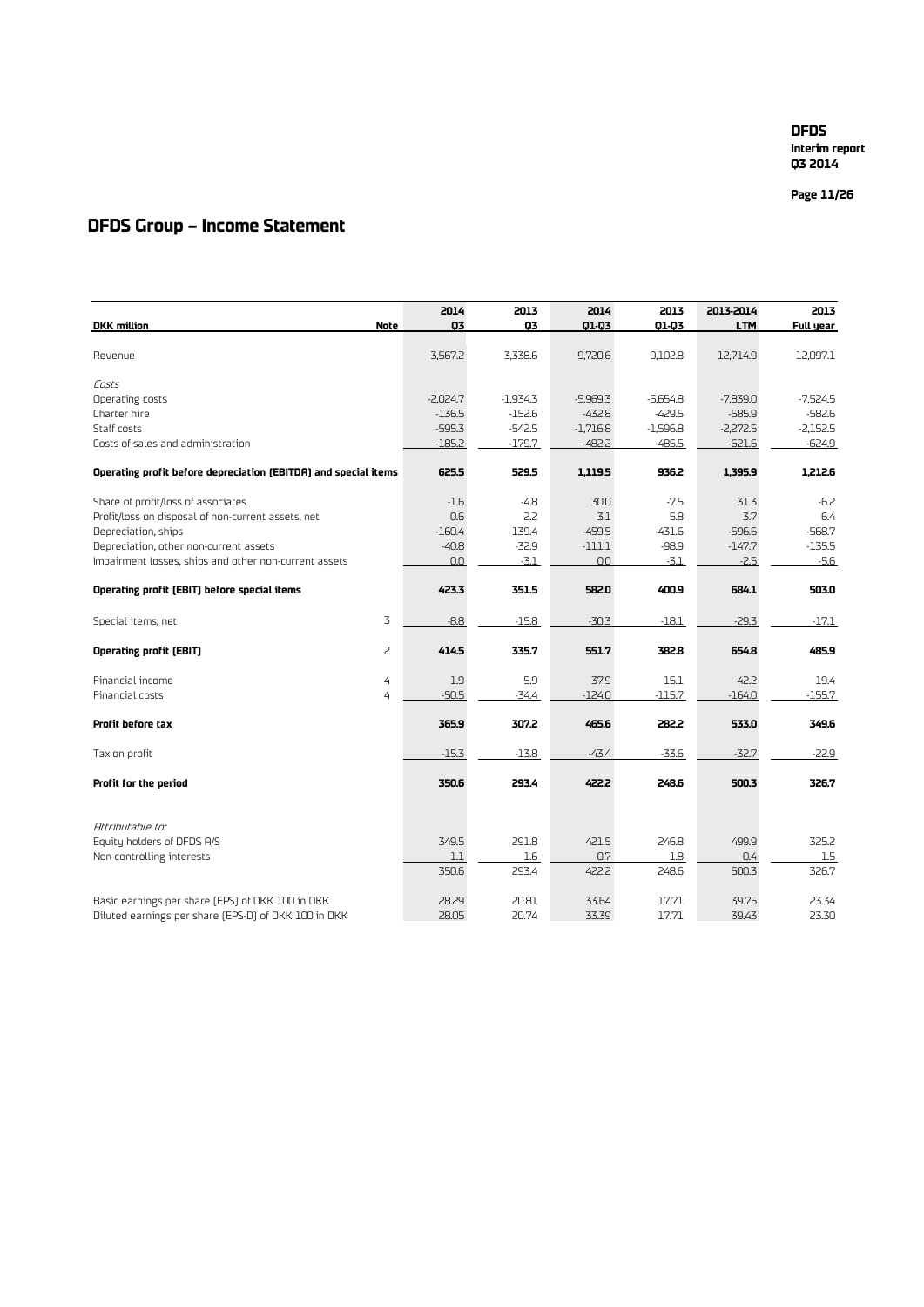**Interim report Q3 2014**

**Page 12 /26**

### **DFDS Group - Comprehensive income**

|                                                                             | 2014    | 2013    | 2014    | 2013    | 2013-2014  | 2013      |
|-----------------------------------------------------------------------------|---------|---------|---------|---------|------------|-----------|
| <b>DKK</b> million                                                          | 03      | 03      | 01-03   | 01-03   | <b>LTM</b> | Full year |
|                                                                             |         |         |         |         |            |           |
| Profit for the period                                                       | 350.6   | 293.4   | 422.2   | 248.6   | 500.3      | 326.7     |
| Other comprehensive income                                                  |         |         |         |         |            |           |
| Items that will not be reclassified subsequently to the Income statement:   |         |         |         |         |            |           |
| Remeasurement of defined benefit pension obligations                        | 0.0     | $-0.2$  | 0.0     | $-0.5$  | $-20.5$    | $-21.0$   |
| Tax on items that will not be reclassified to the Income statement          | 0.0     | 0.0     | 0.0     | 0.0     | 4.5        | 4.5       |
| Items that will not be reclassified subsequently to the Income statement    | 0.0     | -0.2    | 0.0     | $-0.5$  | $-16.0$    | $-16.5$   |
| Items that are or may be reclassified subsequently to the Income statement: |         |         |         |         |            |           |
| Value adjustment of hedging instruments:                                    |         |         |         |         |            |           |
| Value adjustment for the period                                             | 27.4    | $-38.5$ | 34.2    | $-93.6$ | $-16.6$    | -144.4    |
| Value adjustment transferred to operating costs                             | $-5.8$  | 2.7     | 0.0     | 8.5     | 6.2        | 14.7      |
| Value adjustment transferred to financial costs                             | $-29.2$ | 38.6    | $-28.1$ | 113.0   | 22.4       | 163.5     |
| Tax on other comprehensive income                                           | 0.0     | 0.0     | 0.0     | 0.0     | 0.0        | 0.0       |
| Foreign exchange adjustments, foreign enterprises                           | 25.6    | 11.5    | $-3.6$  | $-78.6$ | $-59.7$    | $-134.7$  |
| Unrealized value adjustment of securities                                   | $-0.3$  | $-0.4$  | $-0.9$  | $-1.0$  | $-1.2$     | $-1.3$    |
| Impairment of securities transferred to the Income statement                | 0.0     | 0.0     | 1.2     | 0.0     | 1.2        | 0.0       |
| Items that are or may be reclassified subsequently to Income statement      | 17.7    | 13.9    | 2.8     | $-51.7$ | $-47.7$    | $-102.2$  |
| Total other comprehensive income after tax                                  | 17.7    | 13.7    | 2.8     | $-52.2$ | $-63.7$    | $-118.7$  |
| Total comprehensive income                                                  | 368.3   | 307.1   | 425.0   | 196.4   | 436.6      | 208.0     |
| Total comprehensive income for the period is attributed to:                 |         |         |         |         |            |           |
| Equity holders of DFDS A/S                                                  | 367.3   | 305.5   | 424.4   | 194.6   | 436.3      | 206.5     |
| Non-controlling interests                                                   | 1.0     | $1.6\,$ | 0.6     | 1.8     | 0.3        | 1.5       |
| <b>Total comprehensive income</b>                                           | 368.3   | 307.1   | 425.0   | 196.4   | 436.6      | 208.0     |

The majority of amounts included in Other comprehensive income relates to Group companies which are taxed under tonnage tax schemes. There are no tax on this.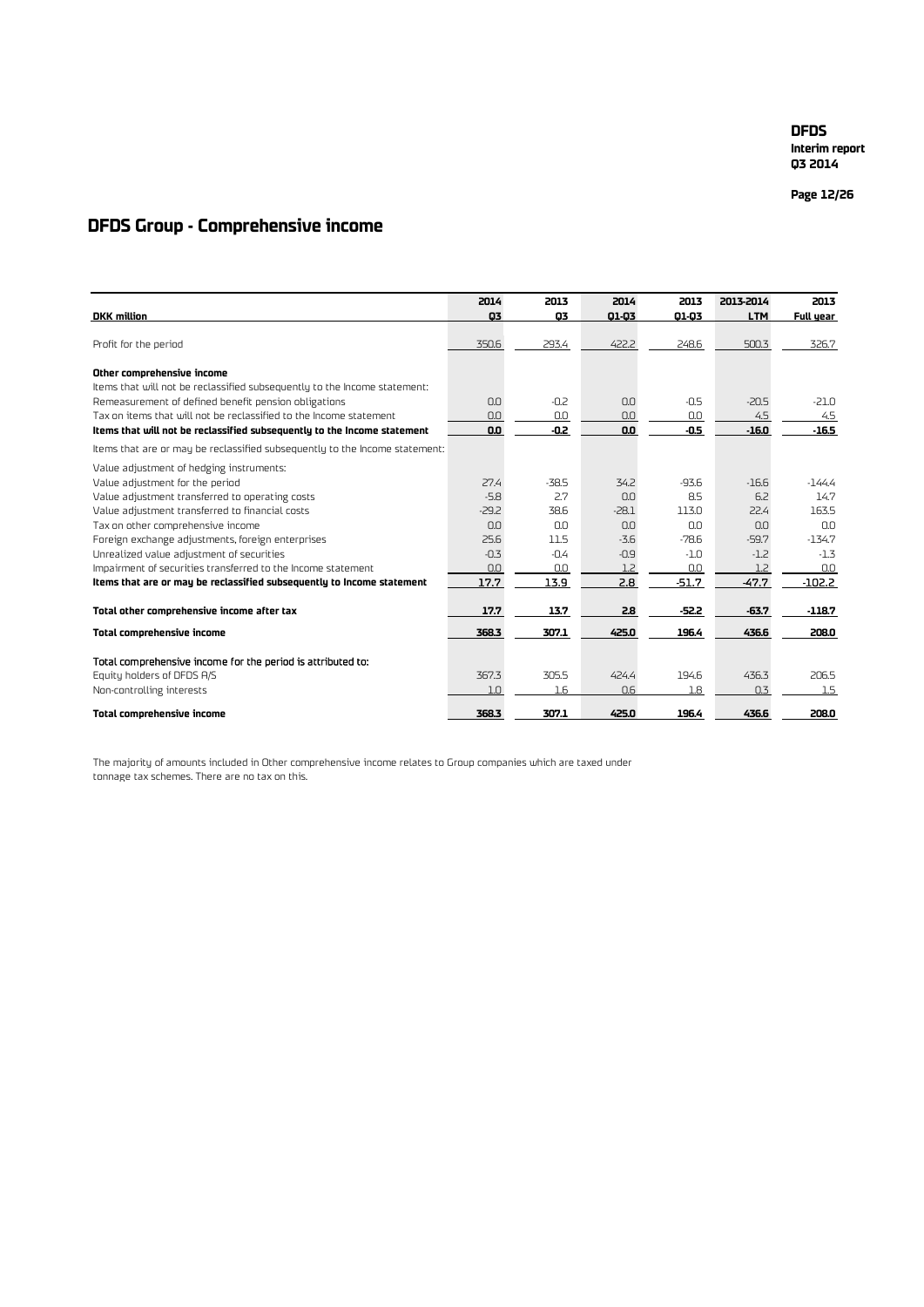**Interim report Q3 2014**

**Page 13 /26**

### **DFDS Group Balance Sheet - Assets**

|                                           | 2014     | 2013     | 2013      |
|-------------------------------------------|----------|----------|-----------|
| <b>DKK</b> million                        | 01-03    | 01-03    | Full year |
|                                           |          |          |           |
| Goodwill                                  | 527.0    | 424.4    | 424.7     |
| Software                                  | 98.6     | 15.7     | 75.0      |
| Development projects in progress          | 53.4     | 74.3     | 50.1      |
| Other non-current intangible assets       | 32.3     | 45.4     | 14.8      |
| Non-current intangible assets             | 711.3    | 559.8    | 564.6     |
|                                           |          |          |           |
| Land and buildings                        | 145.4    | 114.1    | 110.7     |
| Terminals                                 | 551.4    | 577.3    | 569.3     |
| <b>Ships</b>                              | 7,015.8  | 6,858.7  | 6,705.7   |
| Equipment, etc.                           | 467.2    | 385.3    | 387.4     |
| Assets under construction and prepayments | 394.3    | 444.1    | 570.8     |
| Non-current tangible assets               | 8,574.1  | 8,379.5  | 8,343.9   |
|                                           |          |          |           |
| Investments in associates                 | 30.5     | 2.5      | 3.8       |
| Receivables                               | 24.5     | 78.6     | 49.8      |
| Securities                                | 19.4     | 20.0     | 19.8      |
| Deferred tax assets                       | 99.3     | 86.0     | 82.7      |
| Other non-current assets                  | 173.7    | 187.1    | 156.1     |
| <b>Non-current assets</b>                 | 9.459.1  | 9,126.4  | 9,064.6   |
|                                           |          |          |           |
| Inventories                               | 160.2    | 162.1    | 149.8     |
| Trade receivables                         | 1,865.5  | 1,698.5  | 1,538.8   |
| Receivables from associates               | 67.1     | 53.3     | 49.3      |
| Other receivables                         | 158.0    | 200.1    | 188.9     |
| Prepayments                               | 106.2    | 102.9    | 91.1      |
| Securities                                | 14.9     | 15.5     | 15.4      |
| Cash                                      | 1,135.7  | 1,176.3  | 1,151.0   |
|                                           | 3,507.6  | 3,408.7  | 3,184.3   |
| Assets classified as held for sale        | 61.7     | 76.6     | 61.8      |
| Current assets                            | 3,569.3  | 3,485.3  | 3,246.1   |
| <b>Assets</b>                             | 13,028.4 | 12.611.7 | 12.310.7  |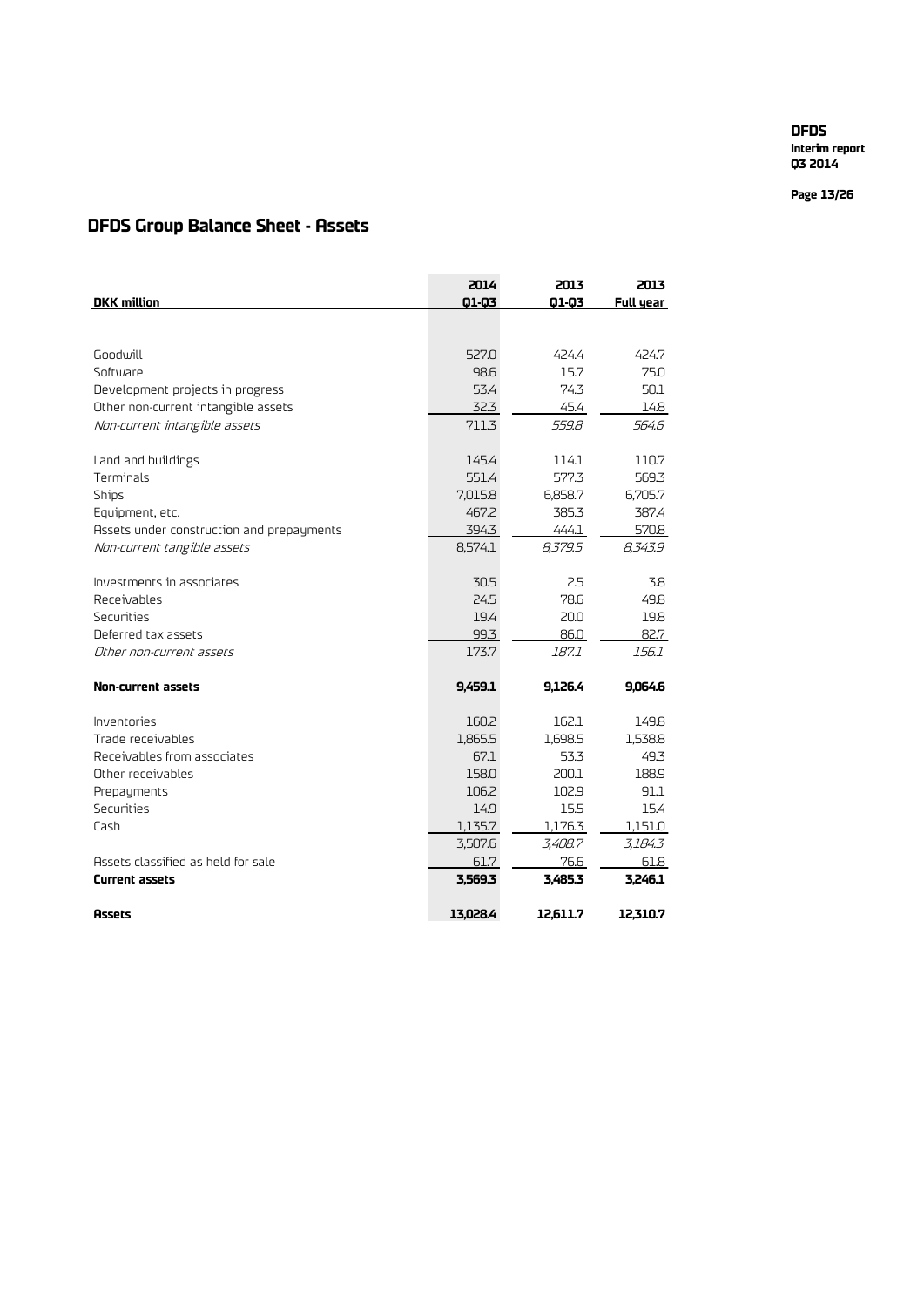**Interim report Q3 2014**

**Page 14/26**

## **DFDS Group Balance Sheet – Equity and Liabilities**

|                                                   | 2014     | 2013     | 2013      |
|---------------------------------------------------|----------|----------|-----------|
| <b>DKK</b> million                                | 01-03    | 01-03    | Full year |
|                                                   |          |          |           |
|                                                   |          |          |           |
| Share capital                                     | 1,330.0  | 1,485.6  | 1,485.6   |
| Reserves                                          | $-239.9$ | $-301.0$ | $-351.5$  |
| Retained earnings                                 | 5,213.8  | 5,064.9  | 4,942.9   |
| Proposed dividends                                | 0.0      | 0.0      | 186.2     |
| Equity attributable to equity holders of DFDS A/S | 6,303.9  | 6.249.5  | 6,263.2   |
| Non-controlling interests                         | 53.7     | 55.3     | 55.0      |
| Equity                                            | 6.357.6  | 6.304.8  | 6.318.2   |
|                                                   |          |          |           |
| Interest bearing liabilities                      | 2,224.1  | 2,683.4  | 2.297.7   |
| Deferred tax                                      | 140.1    | 138.4    | 130.2     |
| Pension and jubilee liabilities                   | 283.5    | 264.4    | 277.9     |
| Other provisions                                  | 30.4     | 41.9     | 19.9      |
| Non-current liabilities                           | 2,678.1  | 3.128.1  | 2,725.7   |
|                                                   |          |          |           |
| Interest bearing liabilities                      | 1,438.5  | 856.7    | 1,100.1   |
| Trade payables                                    | 1,771.3  | 1,556.4  | 1,444.5   |
| Payables to associates                            | 30.7     | 15.7     | 14.8      |
| Other provisions                                  | 41.4     | 28.8     | 25.7      |
| Corporation tax                                   | 32.7     | 35.2     | 8.5       |
| Other payables                                    | 561.5    | 565.6    | 561.7     |
| Deferred income                                   | 116.6    | 120.4    | 111.5     |
| Current liabilities                               | 3,992.7  | 3.178.8  | 3,266.8   |
|                                                   |          |          |           |
| <b>Liabilities</b>                                | 6,670.8  | 6.306.9  | 5.992.5   |
| <b>Equity and liabilities</b>                     | 13.028.4 | 12.611.7 | 12.310.7  |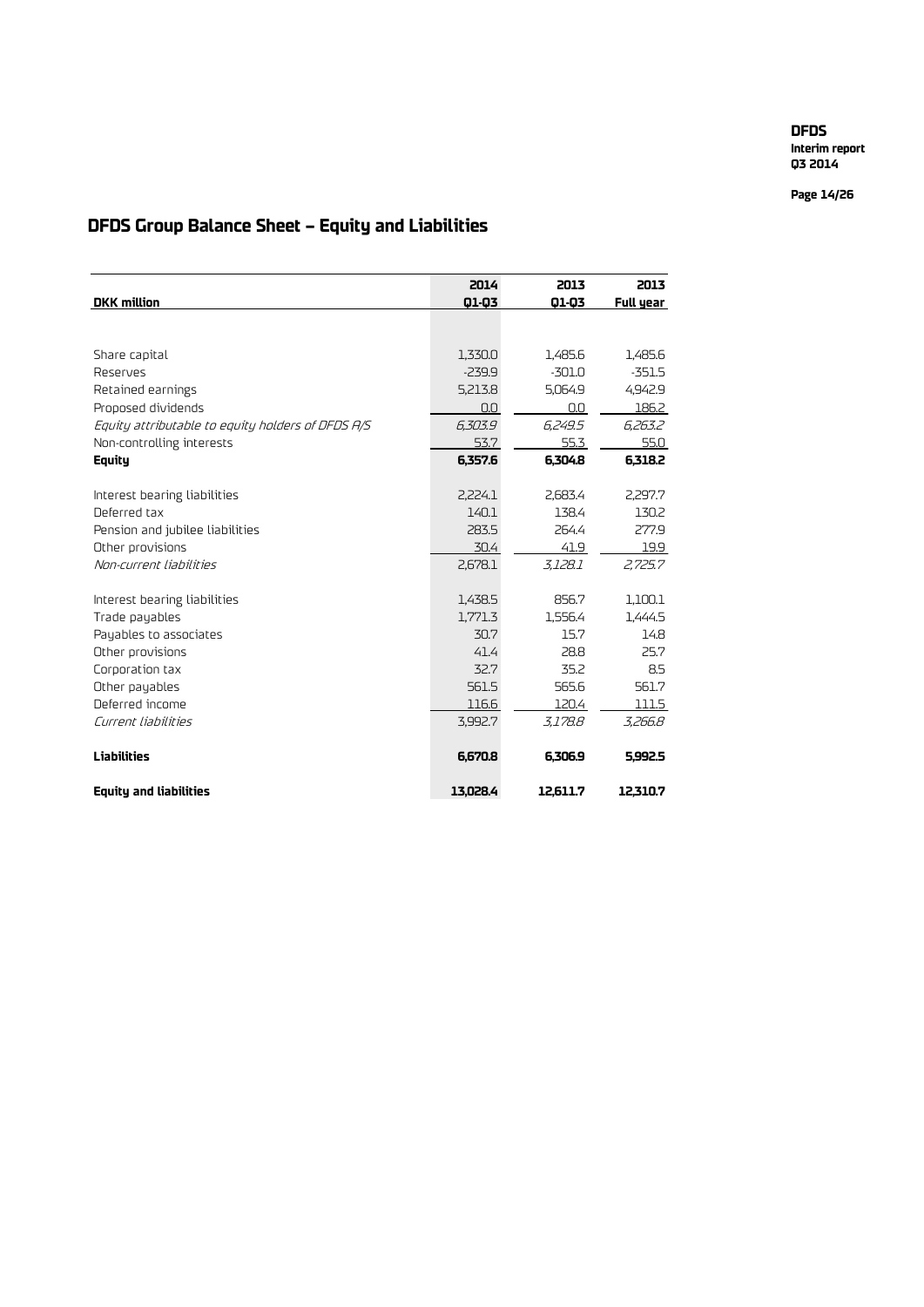**Interim report Q3 2014**

**Page 15/26**

## **DFDS Group – Statement of changes in Equity 1 January – 30 September 2014**

|                                                                                                                                                         |               |                               | <b>Reserves</b>           |                              |                           |                      |                       |                                                         |                                  |                  |
|---------------------------------------------------------------------------------------------------------------------------------------------------------|---------------|-------------------------------|---------------------------|------------------------------|---------------------------|----------------------|-----------------------|---------------------------------------------------------|----------------------------------|------------------|
| <b>DKK</b> million                                                                                                                                      | Share capital | <b>Translation</b><br>reserve | <b>Hedging</b><br>Reserve | Revaluation<br>of securities | <b>Treasuru</b><br>shares | Retained<br>earnings | Proposed<br>dividends | Equity attributable<br>to equity holders of<br>DFDS A/S | Non-<br>controlling<br>interests | Total            |
|                                                                                                                                                         |               |                               |                           |                              |                           |                      |                       |                                                         |                                  |                  |
| Equity at 1 January 2014                                                                                                                                | 1.485.6       | $-114.1$                      | $-22.4$                   | $-1.5$                       | $-213.5$                  | 4.942.9              | 186.2                 | 6.263.2                                                 | 55.0                             | 6,318.2          |
| Comprehensive income for the period<br>Profit for the period                                                                                            |               |                               |                           |                              |                           | 421.5                |                       | 421.5                                                   | .0.7.                            | 422.2            |
| Other comprehensive income<br>Items that are or may be reclassified<br>subsequently to the Income statement:<br>Value adjustment of hedging instruments |               |                               |                           |                              |                           |                      |                       |                                                         |                                  |                  |
| for the period<br>Value adjustment of hedging instruments                                                                                               |               |                               | 34.2                      |                              |                           |                      |                       | 34.2                                                    |                                  | 34.2             |
| transferred to operating costs<br>Value adjustment of hedging instruments                                                                               |               |                               | $0.0\,$                   |                              |                           |                      |                       | 0.0                                                     |                                  | 0.0              |
| transferred to financial costs<br>Foreign exchange adjustments, foreign                                                                                 |               |                               |                           | <u>.28.1</u>                 |                           |                      |                       | $-28.1$                                                 |                                  | -28.1            |
| enterprises<br>Unrealized value adjustment of securities                                                                                                |               | $-3.5$                        |                           | $-0.9$                       |                           |                      |                       | $-3.5$<br>$-0.9$                                        | $-0.1$                           | $-3.6$<br>$-0.9$ |
| Impairment of securities transferred to the<br>Income statement                                                                                         |               |                               |                           | 12                           |                           |                      |                       | 1.2                                                     |                                  | 1.2              |
| Items that are or may be reclassified<br>subsequently to the income statement                                                                           | n.n           | $-3.5$                        | 6.1                       | $\bigcap$ . 3                | 0.0                       | 0.0                  | n.n                   | 2.9                                                     | $-0.1$                           | 2.8              |
| Total other comprehensive income after tax                                                                                                              | 0.0           | $-3.5$                        | 6.1                       | 0.3                          | 0.0                       | 0.0                  | 0.0                   | 2.9                                                     | $-0.1$                           | 2.8              |
| Total comprehensive income                                                                                                                              | 0.0           | $-3.5$                        | 6.1                       | 0.3                          | 0.O                       | 421.5                | 0.0                   | 424.4                                                   | 0.6                              | 425.0            |
| <b>Transactions with owners</b>                                                                                                                         |               |                               |                           |                              |                           |                      |                       |                                                         |                                  |                  |
| Dividends paid                                                                                                                                          |               |                               |                           |                              |                           |                      | $-177.3$              | $-177.3$                                                | .                                | $-177.3$         |
| Dividends own shares                                                                                                                                    |               |                               |                           |                              |                           | 89                   | $-89$                 |                                                         | ---------------                  | $\sim$ 0.0       |
| Disposal of non-controlling interests                                                                                                                   |               |                               |                           |                              |                           | .14                  |                       | . 1.4.                                                  | -1.9.                            | 05               |
| Vested regarding share-based payment                                                                                                                    |               |                               |                           |                              |                           | $-48$                |                       | $\ldots$ 4.8                                            |                                  | . 4.8            |
| Acquisition of treasury shares<br>Sale of treasury shares related to exercise                                                                           |               |                               |                           |                              | $-47.9$                   | $-167.5$             |                       | $-215.4$                                                |                                  | $-215.4$         |
| of share options<br>Reduction of share capital by cancellation                                                                                          |               |                               |                           |                              | 1.0                       | 2.6                  |                       | 3.6                                                     |                                  | 3.6              |
| of treasury shares                                                                                                                                      | $-155.6$      |                               |                           |                              | 155.6                     |                      |                       | .0.0.                                                   |                                  | .00              |
| Other adjustments                                                                                                                                       |               |                               |                           |                              |                           | -0.8                 |                       | $-0.8$                                                  |                                  | $-0.8$           |
| Transactions with owners Q1-Q3 2014                                                                                                                     | $-155.6$      | O.O                           | 0.O                       | 0.0                          | 108.7                     | $-150.6$             | $-186.2$              | $-383.7$                                                | $-1.9$                           | -385.6           |
| Equity at 30 September 2014                                                                                                                             | 1.330.0       | $-117.6$                      | $-16.3$                   | $-1.2$                       | $-104.8$                  | 5,213.8              | 0.0                   | 6.303.9                                                 | 53.7                             | 6.357.6          |

The majority of amounts included in Other comprehensive income relates to Group companies which are taxed under tonnage tax schemes. There are no tax on this.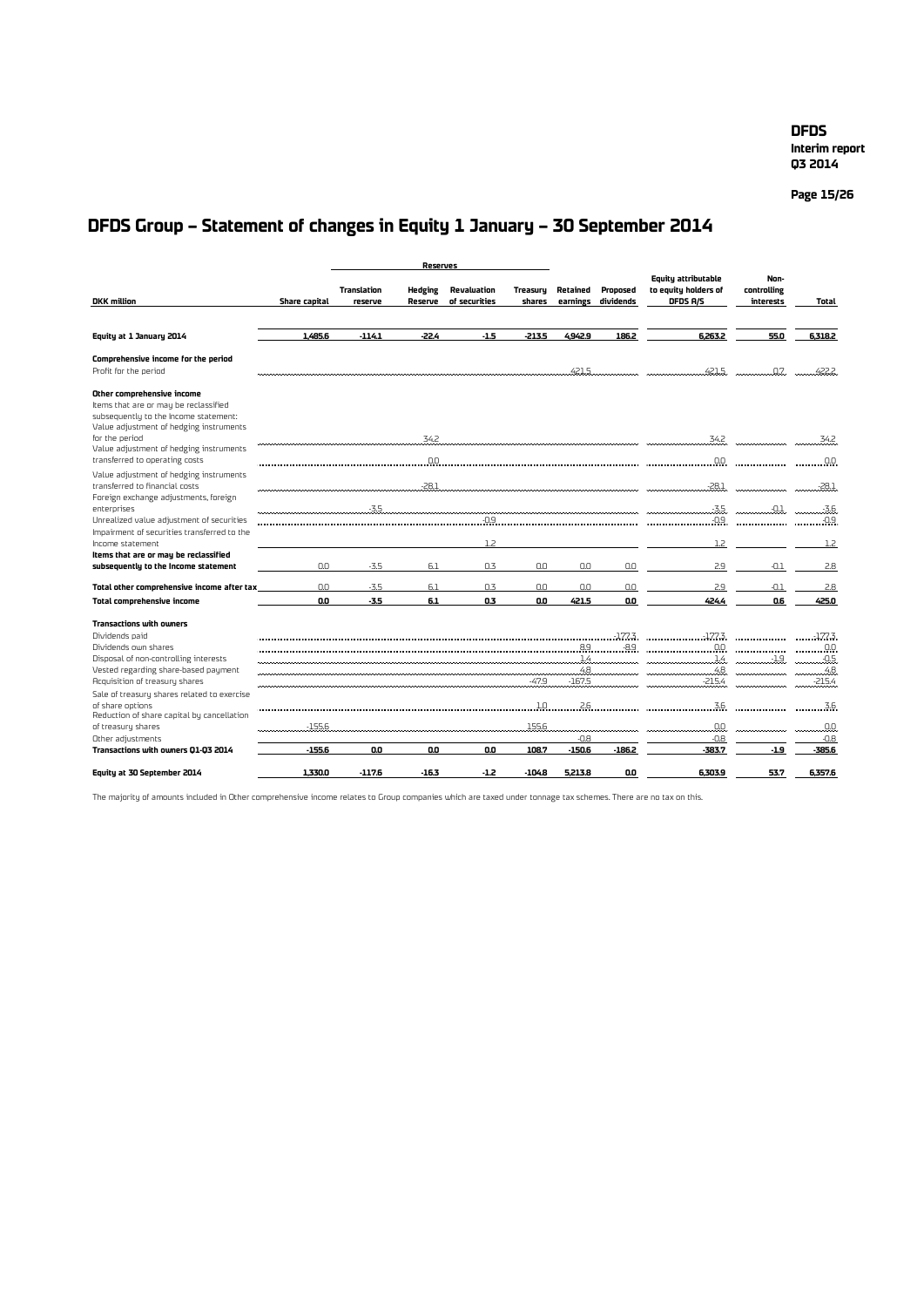**Page 16/26**

## **DFDS Group – Statement of changes in Equity 1 January – 30 September 2013**

|                                                                               |                      |                               | <b>Reserves</b>           |                              |                           |                      |                       | <b>Equity attributable</b>       | Non-                     |           |
|-------------------------------------------------------------------------------|----------------------|-------------------------------|---------------------------|------------------------------|---------------------------|----------------------|-----------------------|----------------------------------|--------------------------|-----------|
| <b>DKK</b> million                                                            | <b>Share capital</b> | <b>Translation</b><br>reserve | <b>Hedging</b><br>Reserve | Revaluation<br>of securities | <b>Treasuru</b><br>shares | Retained<br>earnings | Proposed<br>dividends | to equity holders of<br>DFDS A/S | controlling<br>interests | Total     |
|                                                                               |                      |                               |                           |                              |                           |                      |                       |                                  |                          |           |
| Equity at 1 January 2013                                                      | 1,485.6              | 20.7                          | $-56.2$                   | -0.2                         | $-35.3$                   | 5.258.9              | 208.0                 | 6.881.5                          | 543                      | 6,935.8   |
| Comprehensive income for the period                                           |                      |                               |                           |                              |                           |                      |                       |                                  |                          |           |
| Profit for the period                                                         |                      |                               |                           |                              |                           | 246.8                |                       | 246.8                            | 1.8                      | 248.6     |
| Other comprehensive income                                                    |                      |                               |                           |                              |                           |                      |                       |                                  |                          |           |
| Items that will not be reclassified                                           |                      |                               |                           |                              |                           |                      |                       |                                  |                          |           |
| subsequently to the income statement:                                         |                      |                               |                           |                              |                           |                      |                       |                                  |                          |           |
| Remeasurement of defined benefit                                              |                      |                               |                           |                              |                           | $-0.5$               |                       | $-0.5$                           |                          |           |
| obligations<br>Tax on items that will not be reclassified to                  |                      |                               |                           |                              |                           |                      |                       |                                  |                          | $-0.5$    |
| the Income statement                                                          |                      |                               |                           |                              |                           | n.n                  |                       | 0.0                              |                          | 0.0       |
| Items that will not be reclassified                                           |                      |                               |                           |                              |                           |                      |                       |                                  |                          |           |
| subsequently to the income statement:                                         | 0.0                  | 0.0                           | 0.0                       | 0.0                          | 0.0                       | $-0.5$               | 0.0                   | $-0.5$                           | 0.0                      | $-0.5$    |
| Items that are or may be reclassified                                         |                      |                               |                           |                              |                           |                      |                       |                                  |                          |           |
| subsequently to the Income statement:                                         |                      |                               |                           |                              |                           |                      |                       |                                  |                          |           |
| Value adjustment of hedging instruments<br>for the period                     |                      |                               | $-93.6$                   |                              |                           |                      |                       | -93.6                            |                          | $-93.6$   |
| Value adjustment of hedging instruments                                       |                      |                               |                           |                              |                           |                      |                       |                                  |                          |           |
| transferred to operating costs                                                |                      |                               | 85.                       |                              |                           |                      |                       |                                  |                          | .85       |
| Value adjustment of hedging instruments                                       |                      |                               |                           |                              |                           |                      |                       |                                  |                          |           |
| transferred to financial costs                                                |                      |                               | 113.0                     |                              |                           |                      |                       | 113.0                            |                          | 113.0     |
| Tax on other comprehensive income                                             |                      |                               |                           | 0.0                          |                           |                      |                       |                                  |                          |           |
| Foreign exchange adjustments, foreign                                         |                      |                               |                           |                              |                           |                      |                       |                                  |                          |           |
| enterprises<br>Unrealized value adjustment of securities                      |                      |                               |                           | $-1.0$                       |                           |                      |                       | $-1.0$                           |                          |           |
| Realized value adjustment of securities                                       |                      |                               |                           |                              |                           |                      |                       |                                  |                          | -1.0      |
| transferred to the income statement                                           |                      |                               |                           | 0.0                          |                           |                      |                       | 0.0                              |                          | 0.0       |
| Items that are or may be reclassified                                         |                      |                               |                           |                              |                           |                      |                       |                                  |                          |           |
| subsequently to the income statement                                          | 0.0                  | $-78.6$                       | 27.9                      | $-1.0$                       | 0.0                       | 0.0                  | 0.0                   | $-51.7$                          | 0.0                      | $-51.7$   |
| Total other comprehensive income after tax                                    | 0.0                  | $-78.6$                       | 27.9                      | $-1.0$                       | 0.0                       | $-0.5$               | 0.0                   | $-52.2$                          | 0.0                      | $-52.2$   |
| Total comprehensive income                                                    | 0.0                  | -78.6                         | 27.9                      | $-1.0$                       | 0.0                       | 246.3                | 0.0                   | 194.6                            | 1.8                      | 196.4     |
| <b>Transactions with owners</b>                                               |                      |                               |                           |                              |                           |                      |                       |                                  |                          |           |
| Dividends paid                                                                |                      |                               |                           |                              |                           |                      | $-203.0$              | $-203.0$                         |                          | $-203.0$  |
| Dividends own shares                                                          |                      |                               |                           |                              |                           |                      |                       |                                  |                          |           |
| Acquistion of own shares                                                      |                      |                               |                           |                              | $-178.3$                  | $-450.1$             |                       | $-628.4$                         |                          | $-628.4$  |
| Disposal of non-controlling interests<br>Vested regarding share-based payment |                      |                               |                           |                              |                           | 0.6<br>4.2           |                       | .05<br>4.2                       | .08.                     | 02<br>4.2 |
| Transactions with owners Q1-Q3 2013                                           | 0.0                  | 0.0                           | 0.O                       | 0.0                          | $-178.3$                  | $-440.3$             | $-208.0$              | -826.6                           | $-0.8$                   | -827.4    |
|                                                                               |                      |                               |                           |                              |                           |                      |                       |                                  |                          |           |
| Equity at 30 September 2013                                                   | 1.485.6              | -57.9                         | -28.3                     | $-1.2$                       | $-213.6$                  | 5.064.9              | O.O                   | 6.249.5                          | 55.3                     | 6.304.8   |

The majority of amounts included in Other comprehensive income relates to Group companies which are taxed under tonnage tax schemes. There are no tax on this.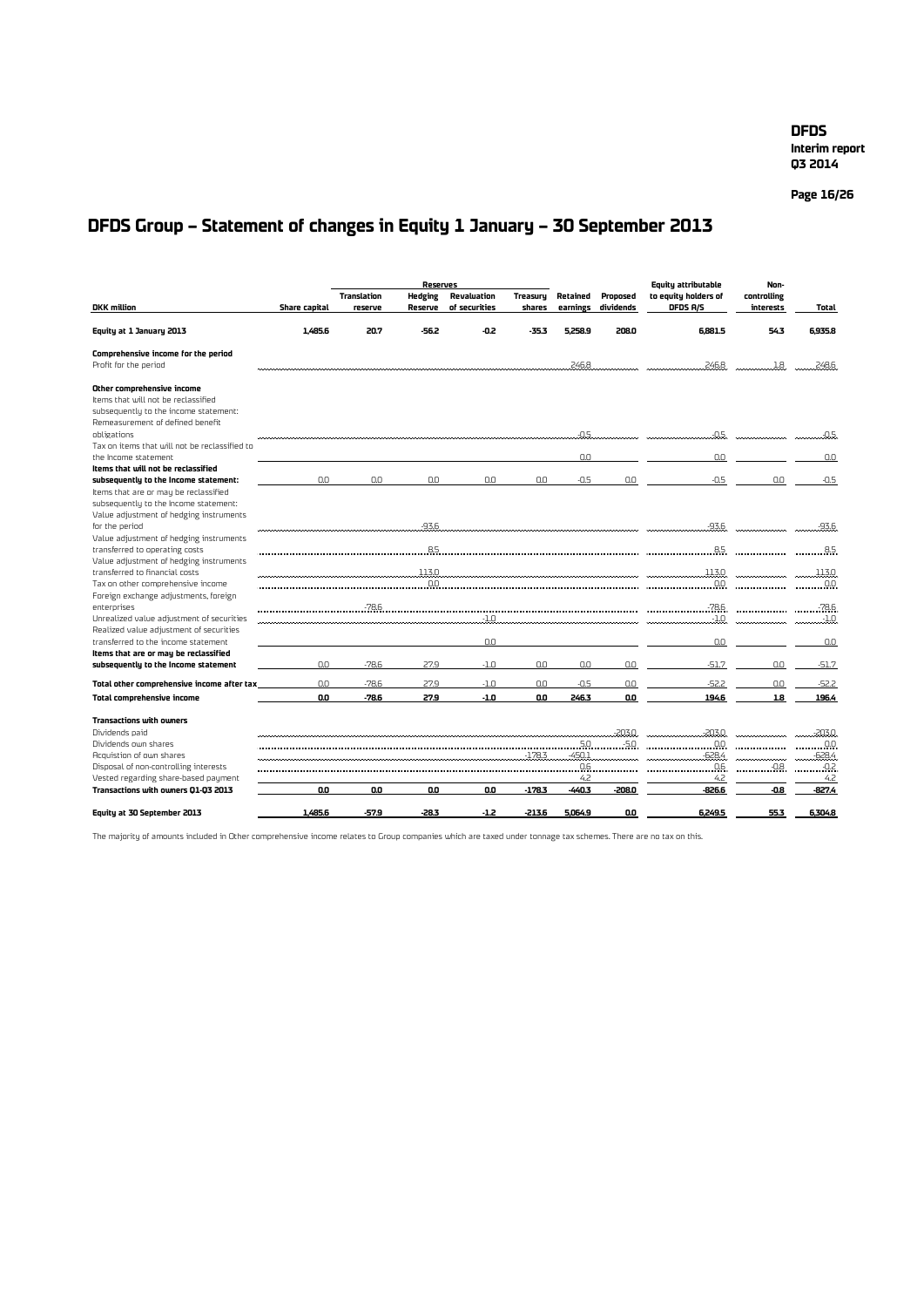**Interim report Q3 2014**

**Page 17 /26**

### **DFDS Group - Cash Flow Statement**

|                                                                                    | 2014     | 2013     | 2014     | 2013     | 2013-2014  | 2013             |
|------------------------------------------------------------------------------------|----------|----------|----------|----------|------------|------------------|
| <b>DKK</b> million<br><b>Note</b>                                                  | 03       | 03       | 01-03    | 01-03    | <b>LTM</b> | <b>Full year</b> |
|                                                                                    |          |          |          |          |            |                  |
| Operating profit before depreciation (EBITDA) and special items                    | 625.5    | 529.5    | 1,119.5  | 936.2    | 1,395.9    | 1,212.6          |
| Cash flow effect from special items related to operating activities                | $-8.8$   | $-6.0$   | $-27.4$  | $-8.3$   | $-41.4$    | $-22.3$          |
| Adjustments for non-cash operating items, etc.                                     | $-1.2$   | 19.7     | 6.7      | $-5.0$   | $-5.3$     | $-17.0$          |
| Change in working capital                                                          | $-122.6$ | 50.5     | 61.8     | 352.9    | 90.0       | 381.1            |
| Payment of pension liabilities and other provisions                                | $-10.6$  | $-6.3$   | $-36.0$  | $-25.6$  | $-44.9$    | $-34.5$          |
| Cash flow from operating activities, gross                                         | 482.3    | 587.4    | 1,124.6  | 1,250.2  | 1,394.3    | 1,519.9          |
| Interest etc. received                                                             | 23.2     | 21.8     | 84.0     | 61.9     | 110.8      | 88.7             |
| Interest etc. paid                                                                 | $-52.1$  | $-47.7$  | $-153.1$ | $-166.3$ | $-212.1$   | $-225.3$         |
| Taxes paid                                                                         | $-2.2$   | $-1.8$   | $-5.3$   | -4.8     | $-19.0$    | $-18.5$          |
| Cash flow from operating activities, net                                           | 451.2    | 559.7    | 1,050.2  | 1,141.0  | 1,274.0    | 1,364.8          |
| Investments in ships including dockings, rebuildings and ships under constructions | $-159.6$ | $-112.3$ | $-614.3$ | $-577.1$ | $-768.2$   | $-731.0$         |
| Investments in other non-current tangible assets                                   | $-68.1$  | $-37.2$  | $-79.2$  | $-67.5$  | $-103.2$   | $-91.5$          |
| Sale of other non-current tangible assets                                          | 2.2      | 4.8      | 8.3      | 20.9     | 3.2        | 15.8             |
| Investments in non-current intangible assets                                       | $-11.8$  | $-10.5$  | $-38.0$  | $-29.8$  | $-46.5$    | $-38.3$          |
| 5<br>Acquisition of enterprises/associates and activities                          | -99.9    | $-97.4$  | $-81.1$  | $-97.4$  | $-82.2$    | $-98.5$          |
| Sale of activities                                                                 | 0.0      | 0.0      | 0.9      | 0.0      | 0.9        | 0.0              |
| Dividend from associates                                                           | 0.0      | 0.7      | 0.0      | 0.7      | 0.0        | 0.7              |
| Cash flow to/from investing activities                                             | $-337.2$ | $-251.9$ | -803.4   | -750.2   | -996.0     | -942.8           |
| Proceed from loans in ships                                                        | 0.0      | 238.6    | 74.5     | 238.6    | 74.5       | 238.6            |
| Repayment and installments of loans in ships                                       | $-37.3$  | $-173.2$ | $-522.0$ | $-562.4$ | $-652.9$   | $-693.3$         |
| Change in other non-current investments, net                                       | 0.0      | 4.0      | 0.0      | 17.4     | 50.4       | 67.8             |
| Change in other financial loans, net                                               | $-1.5$   | $-0.1$   | $-45.9$  | $-9.3$   | $-47.0$    | $-10.4$          |
| Payment of financial lease liabilities                                             | $-9.6$   | $-4.1$   | $-18.0$  | $-12.0$  | $-22.1$    | $-16.1$          |
| Change in operating credits                                                        | 145.6    | 54.0     | 147.1    | 59.7     | 180.6      | 93.2             |
| Change in loan to associated companies                                             | $-10.5$  | 0.5      | $-17.8$  | 1.1      | $-17.0$    | 1.9              |
| Proceeds from issuance of corporate bonds                                          | 0.0      | 0.0      | 498.3    | 691.5    | 495.1      | 688.3            |
| Acquisition of non-controlling interests                                           | $-0.1$   | 0.0      | $-0.5$   | $-0.2$   | $-0.5$     | $-0.2$           |
| Acquisition of treasury shares                                                     | $-97.6$  | $-628.4$ | $-211.2$ | $-628.4$ | $-211.2$   | $-628.4$         |
| Dividends paid                                                                     | 0.0      | 0.1      | $-177.3$ | $-203.0$ | $-177.3$   | $-203.0$         |
| Exercise of share options                                                          | 0.0      | 0.0      | 3.6      | 0.0      | 3.6        | 0.0              |
| Cash flow to/from financing activities                                             | $-11.0$  | -508.6   | -269.2   | -407.0   | -323.8     | $-461.6$         |
| Net increase (decrease) in cash and cash equivalents                               | 103.0    | -200.8   | $-22.4$  | $-16.2$  | $-45.8$    | $-39.6$          |
| Securities, cash and cash equivalents at beginning of period                       | 1.044.4  | 1.392.0  | 1.166.4  | 1,212.8  | 1.191.8    | 1,212.8          |
| Foreign exchange adjustments of securities, cash and cash equivalents              | 3.2      | 0.6      | 6.6      | $-4.8$   | 4.6        | $-6.8$           |
| Securities, cash and cash equivalents at end of period                             | 1.150.6  | 1.191.8  | 1,150.6  | 1.191.8  | 1.150.6    | 1.166.4          |

As of 30 September 2014 cash and cash equivalents includes bonds listed at NASDAQ OMX Nordic of DKK 14,9 million (30 September 2013: DKK 15.5 million)

The above cannot be derived directly from the income statement and the balance sheet.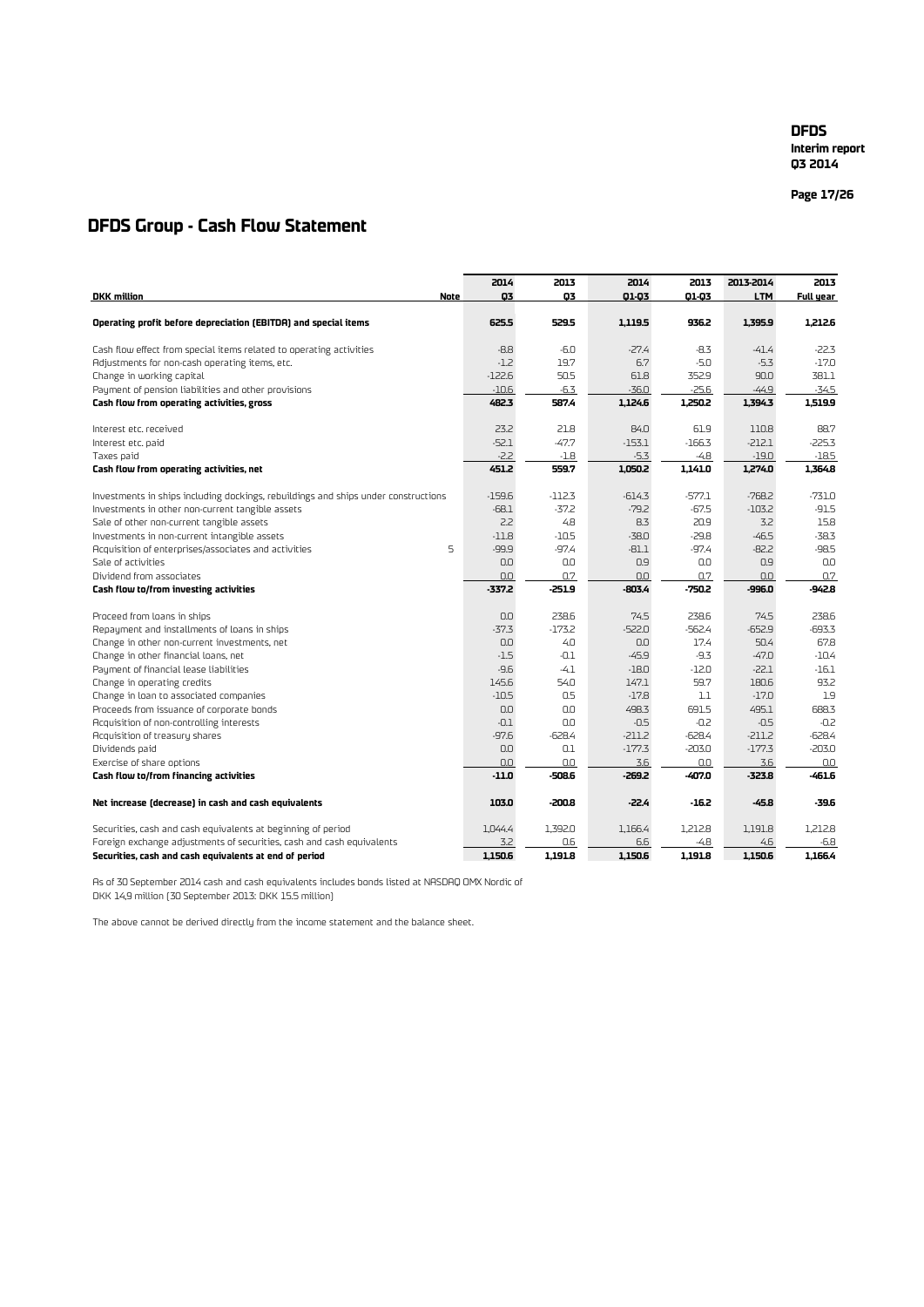**Interim report Q3 2014**

**Page 18/26**

### **Noter**

### **Note 1 Accounting policies**

This interim report has been prepared in accordance with IAS 34 'Interim Financial Reporting' as adopted by the EU and additional Danish disclosure requirements for interim reports of listed companies. The interim report has been prepared using the same accounting policies as for the annual report for 2013. DFDS has adopted all new, amended or revised accounting standards and interpretations (IFRSs) endorsed by the EU effective for the accounting period beginning on 1 January 2014. These IFRSs have not had any material impact on the Group's interim report. Due to the high seasonality in DFDS' business, financial information for the twelve months up to the end of the interim period (i.e. LTM, last twelve months) and full year 2013 is included in the interim report as comparative information.

### **Note 2 Segment information**

#### **DKK million**

|                                              | Shipping | Logistics | Non-      |          |
|----------------------------------------------|----------|-----------|-----------|----------|
|                                              | Division | Division  | allocated | Total    |
| Q1-Q3 2014                                   |          |           |           |          |
| External revenue                             | 6,267.5  | 3,441.7   | 11.4      | 9,720.6  |
| Intragroup revenue                           | 426.8    | 24.0      | 197.5     | 648.3    |
| Total revenue                                | 6,694.3  | 3,465.7   | 208.9     | 10,368.9 |
| Operating profit (EBIT) before special items | 560.1    | 85.3      | -63.4     | 582.0    |
| Operating profit after special items (EBIT)  | 555.4    | 87.2      | -90.9     | 551.7    |
|                                              | Shipping | Logistics | Non-      |          |
|                                              | Division | Division  | allocated | Total    |
| Q1-Q3 2013                                   |          |           |           |          |
| External revenue                             | 6,087.7  | 3,002.4   | 12.7      | 9,102.8  |
| Intragroup revenue                           | 405.1    | 63.8      | 214.0     | 682.9    |
| Total revenue                                | 6.492.8  | 3,066.2   | 226.7     | 9,785.7  |
| Operating profit (EBIT) before special items | 404.3    | 64.6      | -68.0     | 400.9    |
| Operating profit after special items (EBIT)  | 394.4    | 64.6      | $-76.2$   | 382.8    |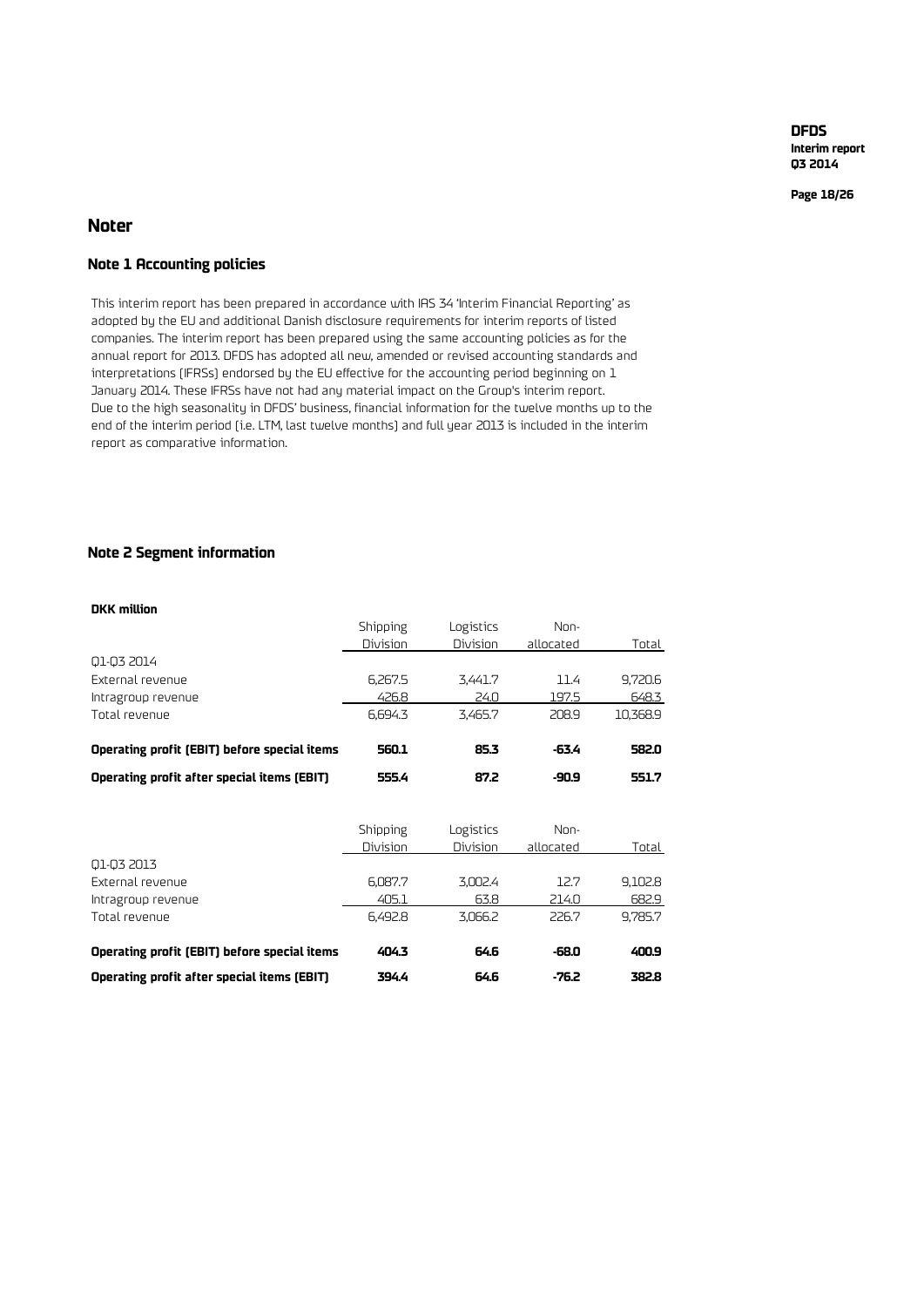**Interim report Q3 2014**

**Page 19/26**

### **Note 3 Special items**

### **DKK million**

|                                                                                                                                                        | 2014   | 2013   |
|--------------------------------------------------------------------------------------------------------------------------------------------------------|--------|--------|
|                                                                                                                                                        | 01-03  | 01-03  |
|                                                                                                                                                        |        |        |
| Cost relating to ONE Finance project                                                                                                                   | $-274$ | -6.5   |
| Badwill regarding the acquisition of Stef Transport Limited and Seagull<br>Transport Limited and gain from sale of the activities located in           |        |        |
| Boulogne sur Mer to STEF                                                                                                                               | 1.8    | O.O    |
| Cost relating to Customer Focus Initiative project                                                                                                     | 0.0    | $-1.7$ |
| Total effect regarding adjustment of purchase price in connection with<br>final approval of acquisition balances etc. related to the acquisition of LD | 0.0    | -9.9   |
| Adjustment of estimated net present value of earn out to seller<br>regarding the route Kapellskär-Paldiski acquired in 2011                            | $-4.7$ | O.O    |
| Special items, net                                                                                                                                     | -30.3  | -18.1  |

### **Note 4 Financial items**

### **Q1-Q3 2014**

### **Financial items, net**

Included in financial items, net of DKK -86.1m for Q1-Q3 2014 (2013: DKK -100.6m) is income of DKK 27.9m from a waiver of a loan from a minority shareholder in a subsidiary realised in Q2 2014.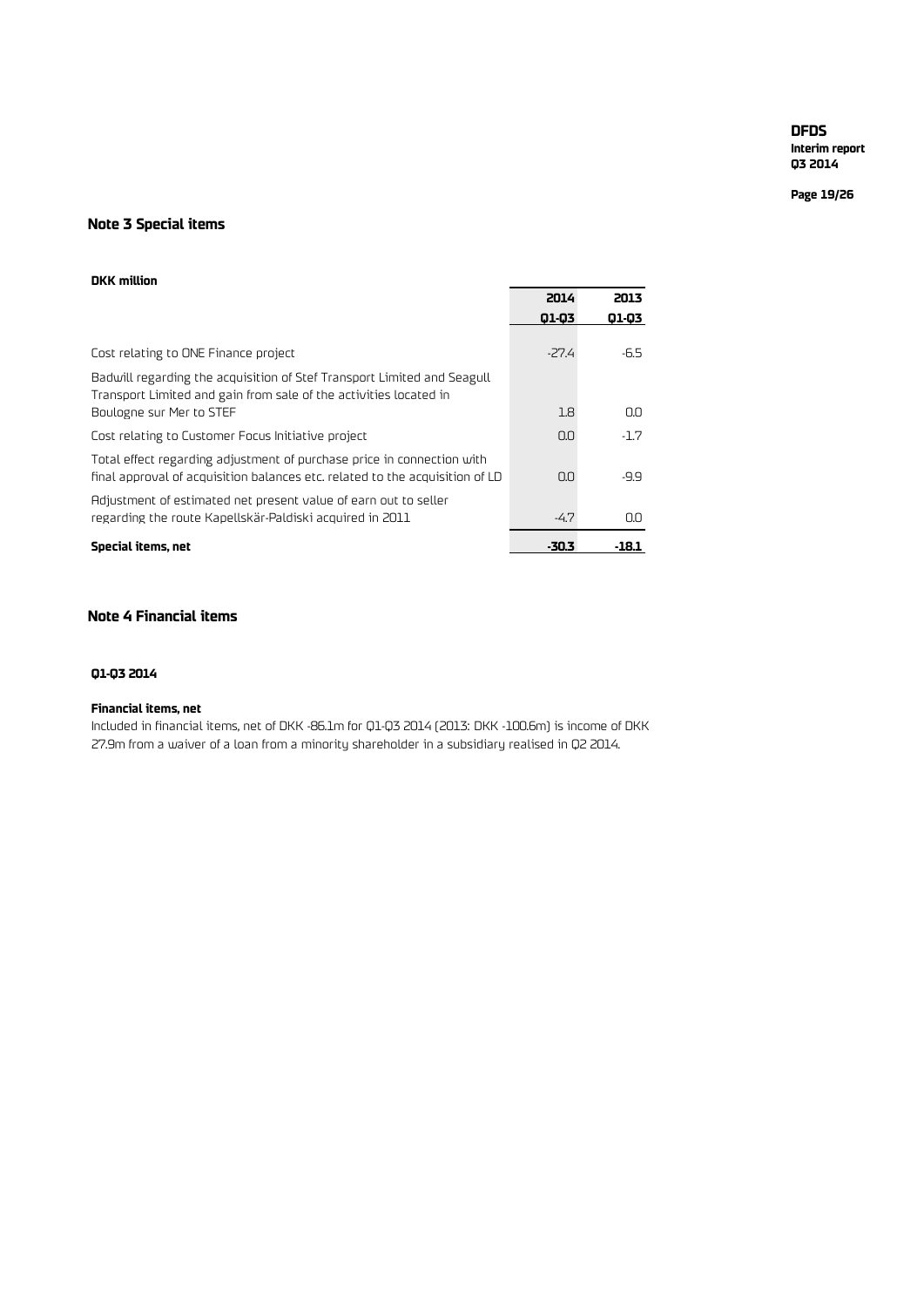**Page 20 /26**

#### **Note 5 Acquisition of enterprises and sale of activities**

### **Q1-Q3 2014**

#### **Quayside Group Acquisition - as from 1 July 2014**

On 1 July 2014 the acquisition of Quayside Group was completed and the DFDS Group obtained control as from this date. After the acquisition the DFDS Group has 100% ownership of the acquired companies. The acquired companies are consolidated in the consolidated financial statements of DFDS A/S as from this date.

The acquisition is 100% made by the subsidiary DFDS Logistics Partners Limited and the acquired companies are after the acquisition included in Business Unit UK & Ireland.

DFDS pay DKK 102.8m for the acquisition of the Group. In addition, two earn-out agreements have been entered into according to which DFDS, based on the acquired Group's financial performance for 2013/14 and 2014/15, may pay an additional cash consideration in the range of DKK 0-23.3m.

Based on the expectations to the acquired Group's earnings for 2013/14 and 2014/15 the earn-out agreements are estimated to DKK 23.3m. Consequently, the total purchase price is calculated at DKK 126.1m.

The acquisition has a negative liquidity effect of DKK 99.9m as cash at hand and in bank in the acquired companies amounts to DKK 2.9m whereas the cash consideration paid amounts to DKK 102.8m.

In connection with the acquisition DFDS has measured identifiable intangible assets in the form of customer relations which are recognised in the acquisition balance sheet at their fair value. The fair value of customer relations is preliminary calculated to DKK 19.0m on the acquisition date.

Following recognition of acquired identifiable assets and liabilities at their fair value, the goodwill related to the acquisition has preliminary been measured at DKK 103.0m. The goodwill represents the value of assets whose fair value cannot be reliably measured, including the value of the staff and know-how taken over, expected synergies from combining the acquired Group with the existing DFDS activities. The valuation of these assets is either subject to great uncertainty or beyond DFDS' control. Accordingly, these fair values are deemed not to be reliable.

Goodwill relates to Business Unit UK & Ireland.

Trade receivables have been recognised at the acquisition date at a fair value of DKK 35.1m which is DKK 0.9m lower than their gross value.

DFDS Group incurred transaction costs (including stamp duty) of DKK 1.0m, which are recognised in Cost of sales and administration in the income statement.

#### **STEF Acquisition - as from 1 February 2014**

On 31 January 2014 the acquisition of the two Scottish companies STEF Transport Limited and Seagull Transport Limited from STEF was completed and the DFDS Group obtained control as from this date. After the acquisition the DFDS Group has 100% ownership of the acquired companies. The acquired companies are consolidated in the consolidated financial statements of DFDS A/S as from this date.

The acquisition is 100% made by the subsidiary DFDS Logistics Limited and the acquired companies are after the acquisition included in Business Unit UK & Ireland.

DFDS pay DKK 17.0m for the acquisition of the companies.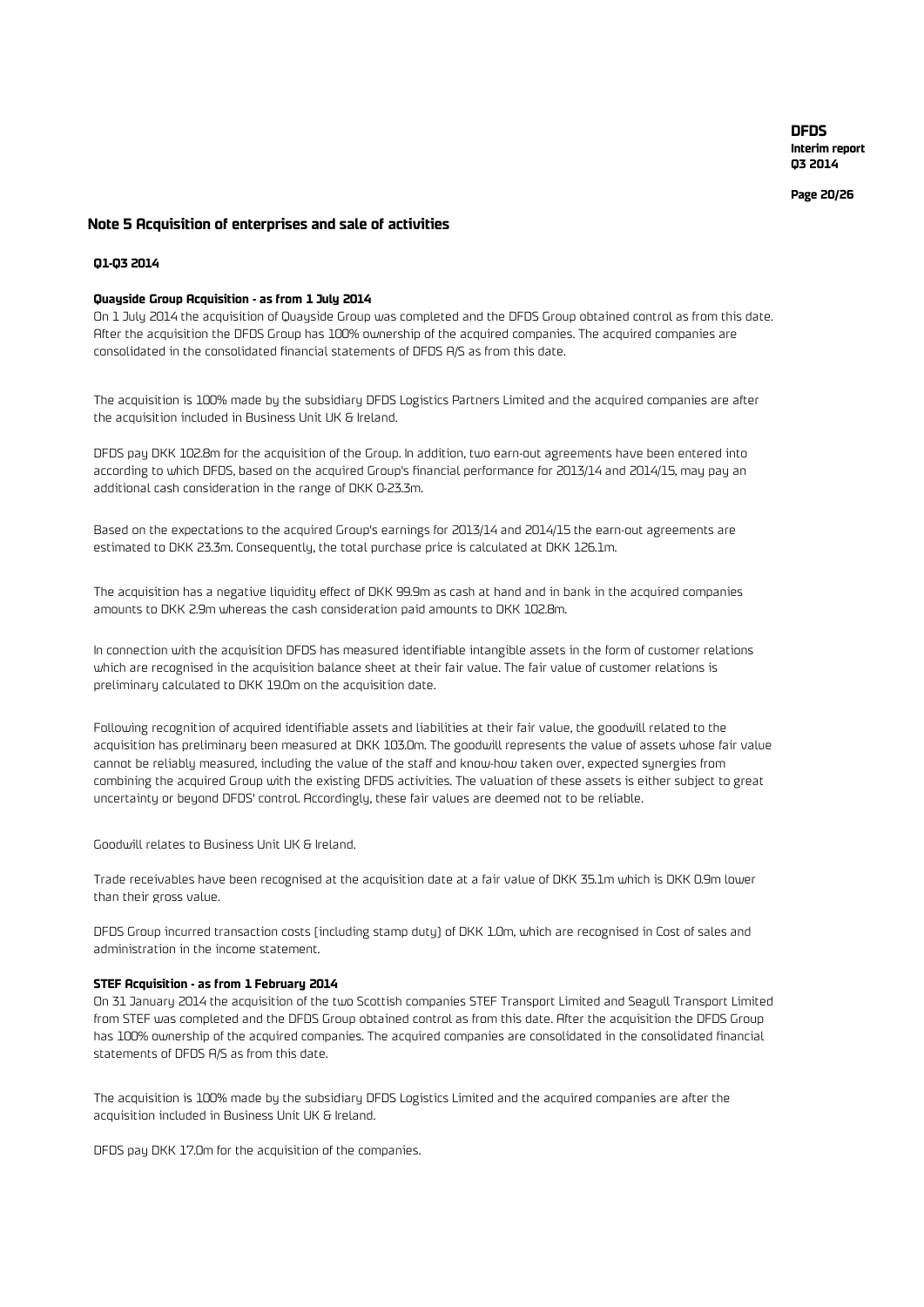**Page 21/26**

### **Note 5 Acquisition of enterprises and sale of activities (continued)**

The acquisition has a positive liquidity effect of DKK 18.8m as cash at hand and in bank in the acquired companies amounts to DKK 35.8m whereas the cash consideration paid amounts to DKK 17.0m.

Following recognition of identifiable assets and liabilities at their fair value, the badwill related to the acquisition has preliminary been measured at DKK 0.9m. The acquired companies have been loss making and after the remeasurement of acquired net assets to fair value a badwill of DKK 0.9m occur, which is recognised as income under Special items in Q1- Q3 2014.

Trade receivables have been recognised at the acquisition date at a fair value of DKK 11.3m which is DKK 1.4m less than their gross value.

DFDS Group incurred transaction costs of DKK 0.6m, which are recognised in Cost of sales and administration in the income statement.

As a part of the transactions the continental distribution and handling activities of DFDS Logistics located in Boulogne sur Mer were sold to STEF as per 31 January 2014. The activities were part of the Business Unit UK and Ireland. The transferred activities included six employees, transport contracts and lease of buildings in Boulogne sur Mer. The sales price amounts to DKK 0.9m. No balance sheet items were transferred. The sale results in a gain of DKK 0.9m which is recognised as income under Special items in Q1-Q3 2014.

|                                                           | Preliminary fair value at<br>acquisition date |                 |  |  |  |
|-----------------------------------------------------------|-----------------------------------------------|-----------------|--|--|--|
| <b>DKK</b> million                                        | <b>STEF</b>                                   | Quayside Group  |  |  |  |
|                                                           | Acquisition (as                               | Acquisition (as |  |  |  |
|                                                           | from 1/2-2014)                                | from 1/7-2014)  |  |  |  |
| Non-current intangible assets                             | 0.0                                           | 19.0            |  |  |  |
| Non-current tangible assets                               | 9.2                                           | 95.3            |  |  |  |
| Deferred tax asset                                        | 14.0                                          | 8.3             |  |  |  |
| Non-current assets                                        | 23.2                                          | 122.6           |  |  |  |
| Receivables                                               | 11.7                                          | 44.9            |  |  |  |
| Cash at hand and in bank                                  | 35.8                                          | 2.9             |  |  |  |
| Current assets                                            | 47.5                                          | 47.8            |  |  |  |
| <b>Assets</b>                                             | 70.7                                          | 170.4           |  |  |  |
| Interest bearing debt                                     | 44.4                                          | 62.6            |  |  |  |
| Non-interest bearing debt                                 | 0.0                                           | 10.6            |  |  |  |
| Non-current liabilities                                   | 44.4                                          | 73.2            |  |  |  |
| Trade payables                                            | 5.4                                           | 17.7            |  |  |  |
| Interest bearing debt                                     | 0.0                                           | 37.4            |  |  |  |
| Other current liabilities                                 | 3.0                                           | 19.0            |  |  |  |
| Current liabilities                                       | 8.4                                           | 74.1            |  |  |  |
| <b>Liabilities</b>                                        | 52.8                                          | 147.3           |  |  |  |
| Fair value of acquired net assets                         | 17.9                                          | 23.1            |  |  |  |
| <b>Total purchase price</b>                               |                                               |                 |  |  |  |
| Cash consideration                                        | 17.0                                          | 102.8           |  |  |  |
| Deferred consideration (estimated fair value of Earn-Out) | 0.0                                           | 23.3            |  |  |  |
| Fair value of total purchase price                        | 17.0                                          | 126.1           |  |  |  |
| Goodwill/ (badwill) at acquisition                        | $-0.9$                                        | 103.0           |  |  |  |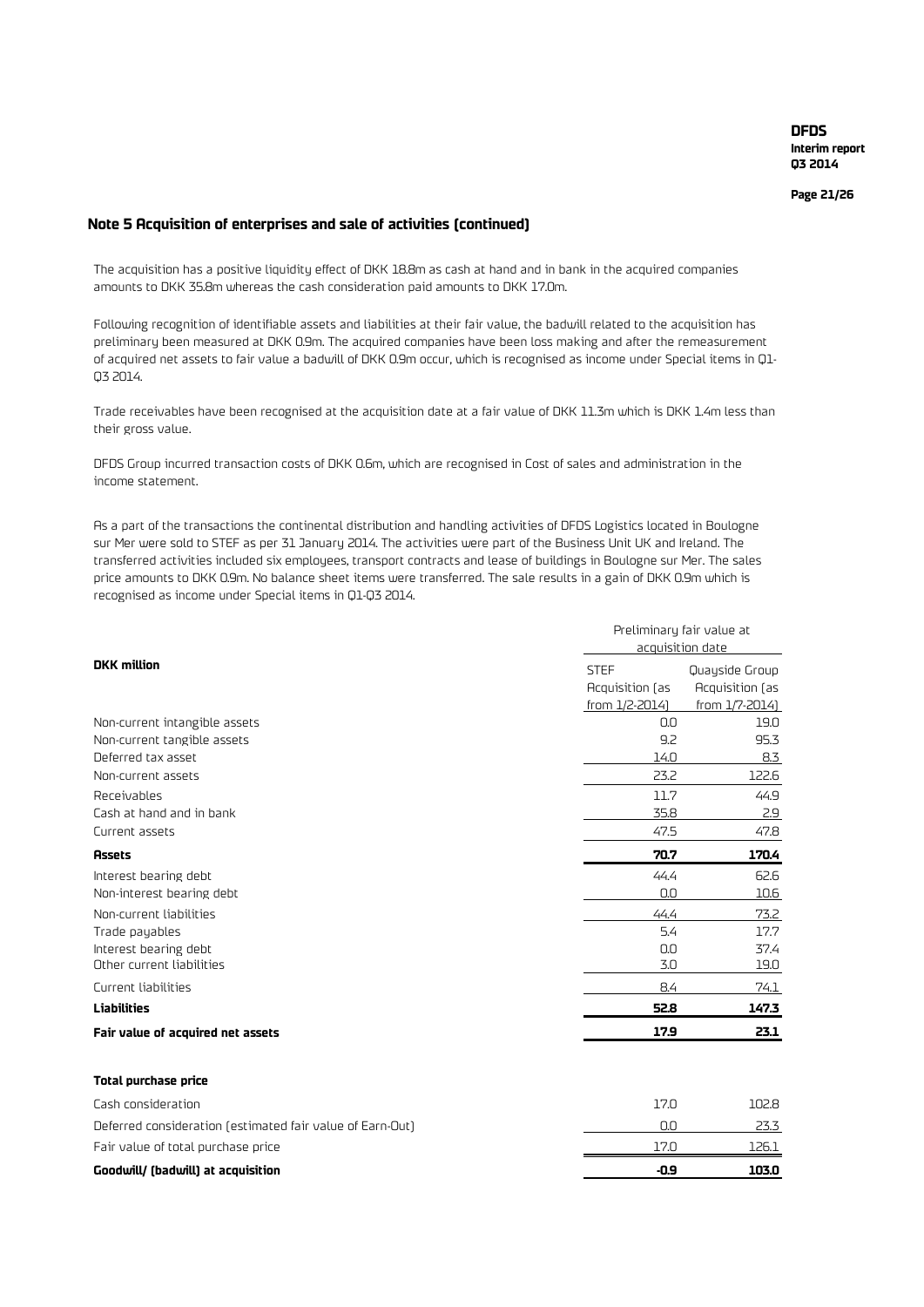**Page 22/26**

### **Note 5 Acquisition of enterprises and sale of activities (continued)**

Of the Group's total revenue of DKK 9,720.6m for the period 1 January - 30 September 2014 DKK 43.6m relates to the STEF acquisition (consolidated from 1 February 2014) and DKK 59.5m relates to the Quayside Group acquisition (consolidated from 1 July 2014) . Of the Group's profit before tax of DKK 465.6m for the period 1 January - 30 September 2014 DKK 1.8m relates to the STEF acquisition and DKK 4.1m relates to the Quayside Group acquisition.

Had the acquisitions occurred at the beginning of the financial year, the Group's total revenue for the period 1 January - 30 September 2014 would estimated amount to approximately DKK 9,837.2m, and result before tax would estimated amount to approximately DKK 471.4m.

#### **Q1-Q3 2013**

On 18 September 2013 the acquisition of the entire share capital of the Swedish company Karlshamn Express AB and its subsidiaries and associated companies, was finally completed.

After the acquisition the DFDS Group has 100 % ownership of the acquired companies. The acquired companies are consolidated in the consolidated financial statements of DFDS A/S as from this date.

The acquisition is 100% made by the subsidiary DFDS Seaways Holding AB and the acquired companies are after the acquisition included in Business Unit Nordic.

DFDS pay DKK 106.6 million for the acquisition of the Company.

In connection with the acquisition DFDS has measured identifiable intangible assets in the form of customer relations which are recognised in the acquisition balance sheet at their estimated fair value. The estimated fair value of customer relations is preliminary calculated to DKK 15.3 million on the acquisition date.

Following recognition of identifiable assets and liabilities at their fair value, the goodwill related to the acquisition has preliminary been measured at DKK 63.7 million at acquisition date. The goodwill represents the value of assets whose fair value cannot be reliably measured, including the value of the staff and know-how taken over, expected synergies from combining the acquired group with the existing DFDS activities, and the value of gaining access to new markets. The valuation of these assets is either subject to great uncertainty or beyond DFDS' control. Accordingly, these fair values are deemed not to be reliable.

Goodwill relates to Business Unit Nordic.

Trade receivables have been recognised at the acquisition date at a fair value of DKK 20.1 million which is DKK 0.5 million

DFDS Group incurred transaction costs of DKK 2.6 million which are recognised in Cost of sales and administration in the income statement.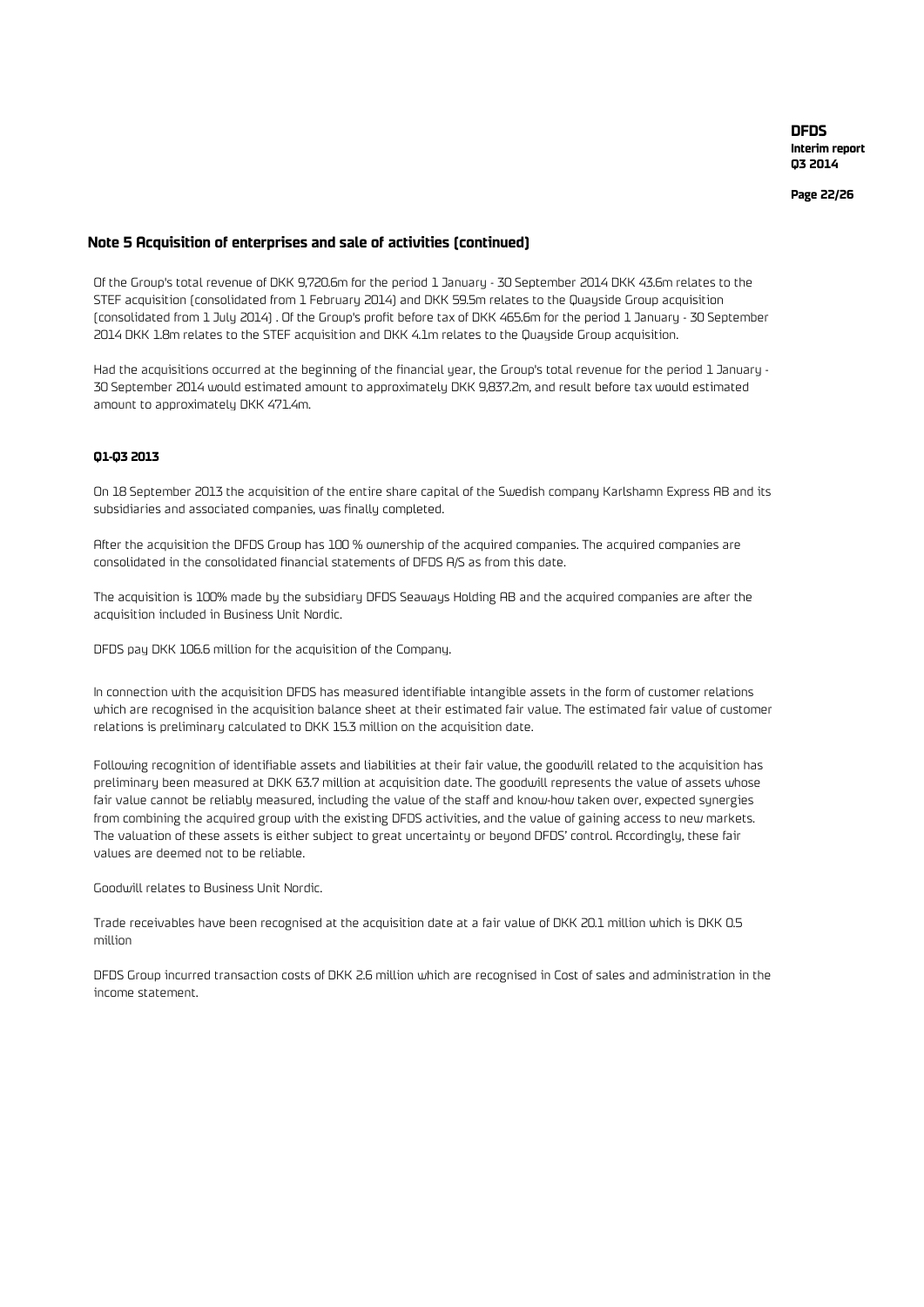**Page 23/26**

### **Note 5 Acquisition of enterprises and sale of activities (continued)**

Of the Group's total revenue of DKK 9,102.8 million for the period 1 January - 30 September 2013 DKK 3.1 million relates to the acquired Group. Of the Group's result before tax of DKK 282.2 million for the period 1 January - 30 September 2013 DKK 0.3 million relates to the acquired Group.

Had the acquisition occurred at the beginning of the financial year, the Group's total revenue for the period 1 January - 30 September 2013 would estimated amount to DKK 9,248.6 million, and result before tax would estimated amount to DKK 288.0 million.

|                                    | Fair value at    |
|------------------------------------|------------------|
|                                    | acquisition date |
| <b>DKK</b> million                 | 18 September     |
|                                    | 2013             |
| Non-current intangible assets      | 15.3             |
| Non-current tangible assets        | 28.8             |
| Non-current assets                 | 44.1             |
| Receivables                        | 36.5             |
| Cash at hand and in bank           | 9.0              |
| Current assets                     | 45.5             |
| <b>Assets</b>                      | 89.6             |
| Provisions                         | 0.1              |
| Bank debt                          | 16.7             |
| Non-current liabilities            | 16.8             |
| Trade payables                     | 11.5             |
| Other current liabilities          | 18.6             |
| Current liabilities                | 30.1             |
| <b>Liabilities</b>                 | 46.9             |
| Fair value of acquired net assets  | 42.7             |
| Total purchase price               |                  |
| Cash consideration                 | 106.4            |
| Goodwill/ (badwill) at acquisition | 63.7             |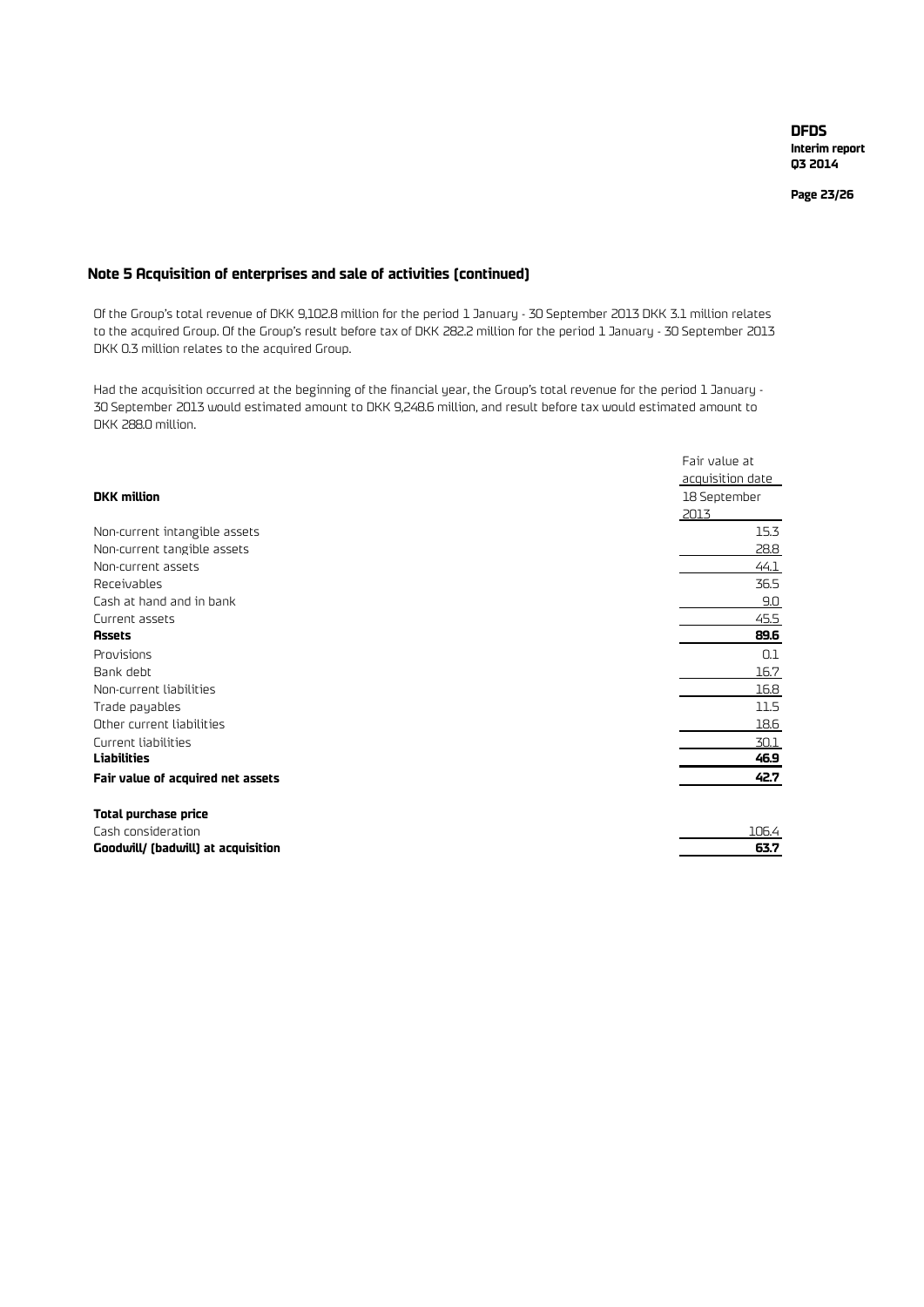**Page 24/26**

#### **Note 6 Fair value measurement of financial instruments**

The table below discloses fair value and carrying amount of financial instruments measured at fair value in the balance sheet. Furthermore, categorisation of the valuation method according to the the fair value hierarchy is stated.

|                                                             | 30 September 2014 |          | 30 September 2013 |               |  |
|-------------------------------------------------------------|-------------------|----------|-------------------|---------------|--|
| <b>DKK</b> million                                          | Fair              | Carrying |                   | Fair Carrying |  |
|                                                             | value             | amount   | value             | amount        |  |
| <b>Financial asssets</b>                                    |                   |          |                   |               |  |
| Financial asssets available for sale (Level 1)              | 15.8              | 15.8     | 18.0              | 18.0          |  |
| Derivatives (Level 2)                                       | 17.6              | 17.6     | 0.5               | 0.5           |  |
| Assets held for sale (non-recurring fair value measurement) |                   |          |                   |               |  |
| (Level 3)                                                   | 61.7              | 61.7     | 76.6              | 76.6          |  |
| <b>Financial liabilities</b><br>Derivatives (Level 2)       | 120.3             | 120.3    | 1242              | 1242          |  |

There were no transfers between the levels in the fair value hierarchy in Q1-Q3 2014. Transfers between levels of the fair value hierarchy are considered to have occured at the date of the event or change in circumstances that caused the transfer.

#### **Techniques for calculating fair values**

#### Derivatives

DFDS' usage of derivatives includes interest rate swaps, bunker swaps, forward exchange contracts and currency swaps. The fair values on interest rate swaps have been calculated by discounting the expected future interest payments. The discount rate for each interest payment is estimated on the basis of a swap interest curve, which is calculated based on a wide spread of market interest rates. The fair value on forward exchange contracts are based on interest curve calculations in DFDS' Treasury system. Calculations are based on a spread of market interest rates in the various currencies. Calculation on bunker swaps are based on quoted forward curve from various financial institutions.

### Financial asssets available for sale

Financial asssets available for sale measured at level 1 are listed shares and bonds and is measured at the quoted prices.

Financial assets available for sale also comprise other shares and equity investments as well as other investments. These are some minor unlisted enterprises and holdings. They are measured at cost reduced by write-downs, if any, and consequently, they are not included in the fair value hierarchy.

#### Assets held for sale

Assets held for sale (non-recurring fair value measurement) comprise the former Norfolkline domicile in Scheveningen with a carrying amount of DKK 13.5m (2013: DKK 25.4m) and the ropax ship VILNIUS SEAWAYS with a carrying amount of DKK 48.2m (2013: DKK 51.2m). The fair value of the building is based on a valuation made by an independent real estate broker, and the fair value of the ship is based on valuations from independent ship brokers.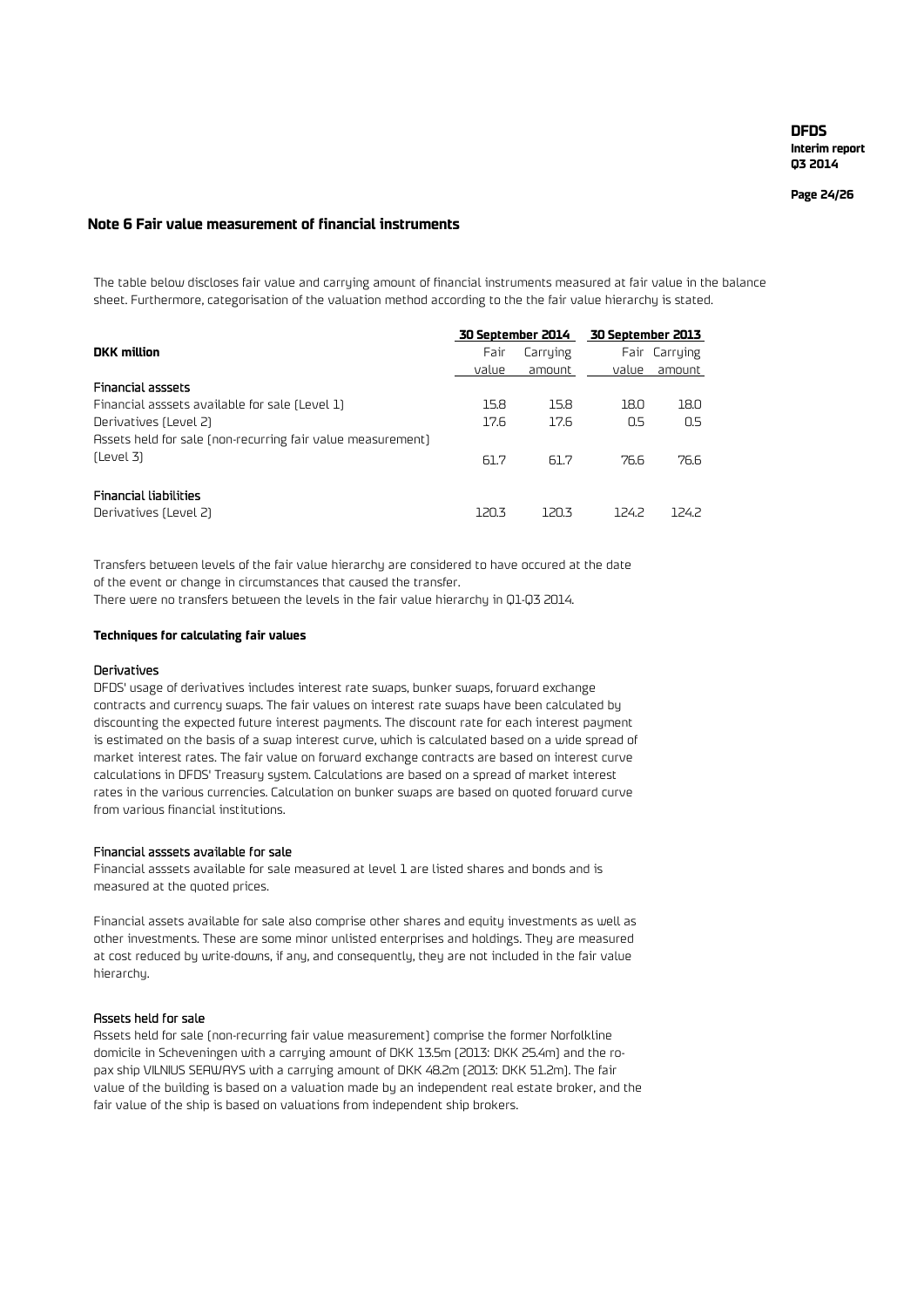**Interim report Q3 2014**

**Page 25/26**

### **Note 7 Supplementary financial information on the Parent company**

As a result of DFDS A/S' issuance of corporate bonds on Oslo Stock Exchange there is a requirement to provide certain supplementary financial information on the parent company. The following financial information is prepared in accordance with the accounting policies etc. applied by DFDS for the parent company, ref. description in the financial statements for 2013.

#### **DKK million**

|                                                                 | 2014     | 2013     | 2013-2014  | 2013      |
|-----------------------------------------------------------------|----------|----------|------------|-----------|
|                                                                 | 01-03    | 01-03    | <b>LTM</b> | <b>FY</b> |
|                                                                 |          |          |            |           |
| Income statement<br>Revenue                                     | 4,858.2  | 4,813.3  | 6,394.2    | 6,335.3   |
| Operating profit before depreciation (EBITDA) and special items | 640.4    | 574.2    | 814.6      | 734.3     |
| Operating profit (EBIT) before special items                    | 395.0    | 347.8    | 492.0      | 430.7     |
| Special items, net                                              | $-8.3$   | $-8.1$   | $-77.6$    | $-77.4$   |
| Operating profit (EBIT)                                         | 386.7    | 339.7    | 414.4      | 353.3     |
| Profit before tax                                               | 356.4    | 311.0    | 368.3      | 308.8     |
| Profit for the period                                           | 353.6    | 308.6    | 372.3      | 313.2     |
| <b>Assets</b>                                                   |          |          |            |           |
| Non-current intangible assets                                   | 240.3    | 211.2    |            | 215.1     |
| Non-current tangible assets                                     | 3,388.1  | 3,234.2  |            | 3,219.4   |
| Investments in affiliated companies                             | 3,937.3  | 4,034.1  |            | 3,936.8   |
| Other non-current assets                                        | 658.6    | 833.5    |            | 739.3     |
| Non-current assets                                              | 8,224.3  | 8,313.0  |            | 8,110.6   |
| Current receivables from affiliated companies                   | 1,495.4  | 1,440.0  |            | 1,667.9   |
| Other current assets                                            | 1,913.9  | 1,652.1  |            | 1,489.9   |
| Current assets *)                                               | 3,409.3  | 3,092.1  |            | 3,157.8   |
| <b>Assets</b>                                                   | 11.633.6 | 11,405.0 |            | 11,268.4  |
| *) hereof cash and securities                                   | 975.7    | 772.3    |            | 696.3     |
| <b>Equity and liabilities</b>                                   |          |          |            |           |
| Equity                                                          | 4,621.7  | 4,637.8  |            | 4,648.4   |
| Non-current liabilities to affiliated companies                 | 0.0      | 10.2     |            | 0.0       |
| Other non-current liabilities                                   | 2,007.1  | 2,499.3  |            | 2,112.5   |
| Non-current liabilities                                         | 2,007.1  | 2,509.5  |            | 2,112.5   |
| Current liabilities to affiliated companies                     | 2,666.3  | 2,751.2  |            | 2.784.9   |
| Other current liabilities                                       | 2,338.5  | 1,506.5  |            | 1,722.6   |
| Current liabilities                                             | 5,004.8  | 4,257.7  |            | 4,507.5   |
| <b>Equity and liabilities</b>                                   | 11,633.6 | 11,405.0 |            | 11,268.4  |
| Equity ratio, %                                                 | 39.7%    | 40.7%    |            | 41.3%     |
| Net interest bearing debt                                       | 2.578.5  | 2.628.3  |            | 2,478.7   |

The parent company's revenue increased by DKK 44.9m, equivalent to 1%. Operating profit before depreciation and special items (EBITDA) increased from DKK 574.2m to DKK 640.4m.

Special items is a cost of DKK 8.3m related to costs in connection with project ONE Finance (DKK 3.6m) and adjustment of earn-out provision regarding a route acquired in 2011 (DKK 4.7m).

The parent company's net interest bearing debt increased from DKK 2,478.7m at 31 December 2013 to DKK 2,578.5m. at 30 September 2014, equivalent to DKK 99.8m.